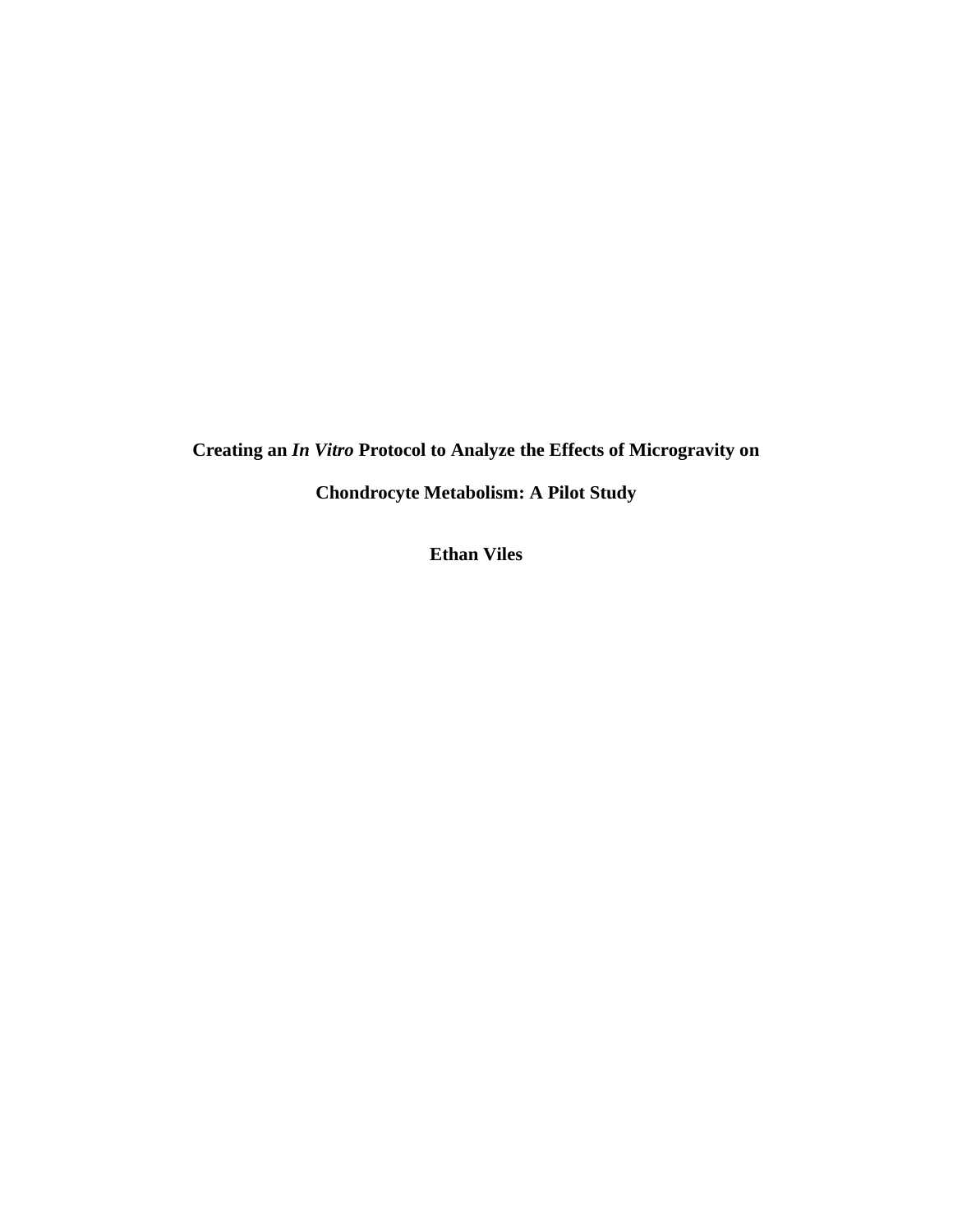#### **Abstract**

**The effects of spaceflight on astronaut health have been of great importance for human space flight, and long-term space flight will require a better understanding of the physiological effect microgravity has on the human body. Limited research has been performed analyzing the effect of microgravity on articular cartilage (AC). AC is necessary for proper functioning of joints by providing smooth, almost frictionless surface for the joint to move on, and to cushion some loading the joint experiences. Due to altered loading of joints within a microgravity environment, injury and illness within joints may occur. Osteoarthritis (OA) is a debilitating, painful joint disease that is though to be caused by altered loading of joints. Therefore, joints within a microgravity environment, may develop OA-like symptoms and illnesses. In order to investigate the effect of microgravity on articular cartilage, encapsulated chondrocytes were subjected to 4-days of microgravity exposure. Global metabolomics of metabolite extractions from the encapsulated chondrocytes, and metabolite secretions from the chondrocytes were analyzed to study the effects of microgravity on chondrocyte metabolism.** 

## **Introduction**

The effect of microgravity  $(10^{-6} \text{ g})$  on the human body is of great concern for the future of human space flight. Having evolved under 1g, humans' bodily functions have developed and often become reliant upon the constant presence of this force. Microgravity experienced from space flight has been shown to have detrimental effects on human health including neurovestibular problems, psychological problems, and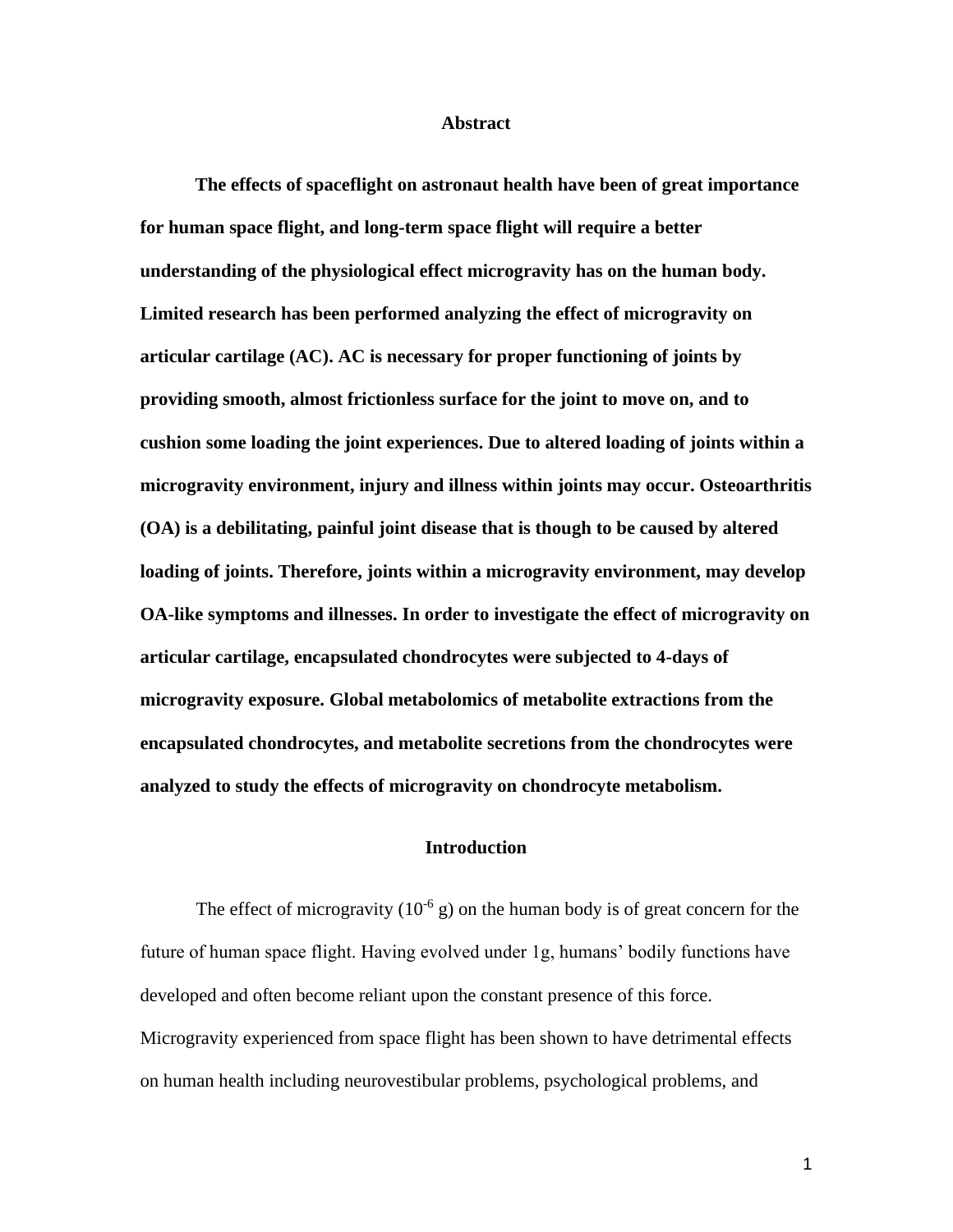prominent effects on both the cardiovascular and musculoskeletal systems.<sup>1, 2</sup> The musculoskeletal system includes bone, skeletal muscle, cartilage, tendons, and ligaments, and has been subject to an immense amount of research in order to understand the effect of reduced loading from microgravity.<sup>2</sup> Microgravity causes reduced loading of the musculoskeletal system which has numerous detrimental impacts including demineralization of bone, loss of skeletal muscle mass and strength, atrophy of bone and muscle, and a higher risk for herniated disks and vertebral disk damage.<sup>2, 3</sup>

Most research regarding the effects of microgravity on the human musculoskeletal system has focused on bone and muscle, while there is relatively limited research on the effects of reduced loading from microgravity on articular cartilage. Articular cartilage (AC) is a connective tissue found within articulating joints that provides a smooth surface for joint movement and manages loads placed upon the joint.<sup>4</sup> Due to a lack of vascular tissue, AC has a limited ability to repair itself. Therefore, the health and maintenance of AC is important for lasting joint health. $4$ 

Articular Cartilage consists of an extracellular matrix (ECM) with a low concentration of chondrocytes distributed throughout.<sup>4</sup> The ECM primarily consists of water, collagen, glycoproteins, proteoglycans, and many other noncollagenous proteins. Within the ECM, chondrocytes are surrounded by a thin pericellular matrix  $(PCM)$ .<sup>5</sup> Different than the ECM, the PCM is characterized by type VI collagen and perlecan. The physiological role of the PCM is still being analyzed, but it is currently thought to be the main interface where biochemical signals and biomechanical signals are transduced. While the ECM is primarily thought of as a structural matrix that is important for overall cartilage structure and function, the PCM may be more important for regulating the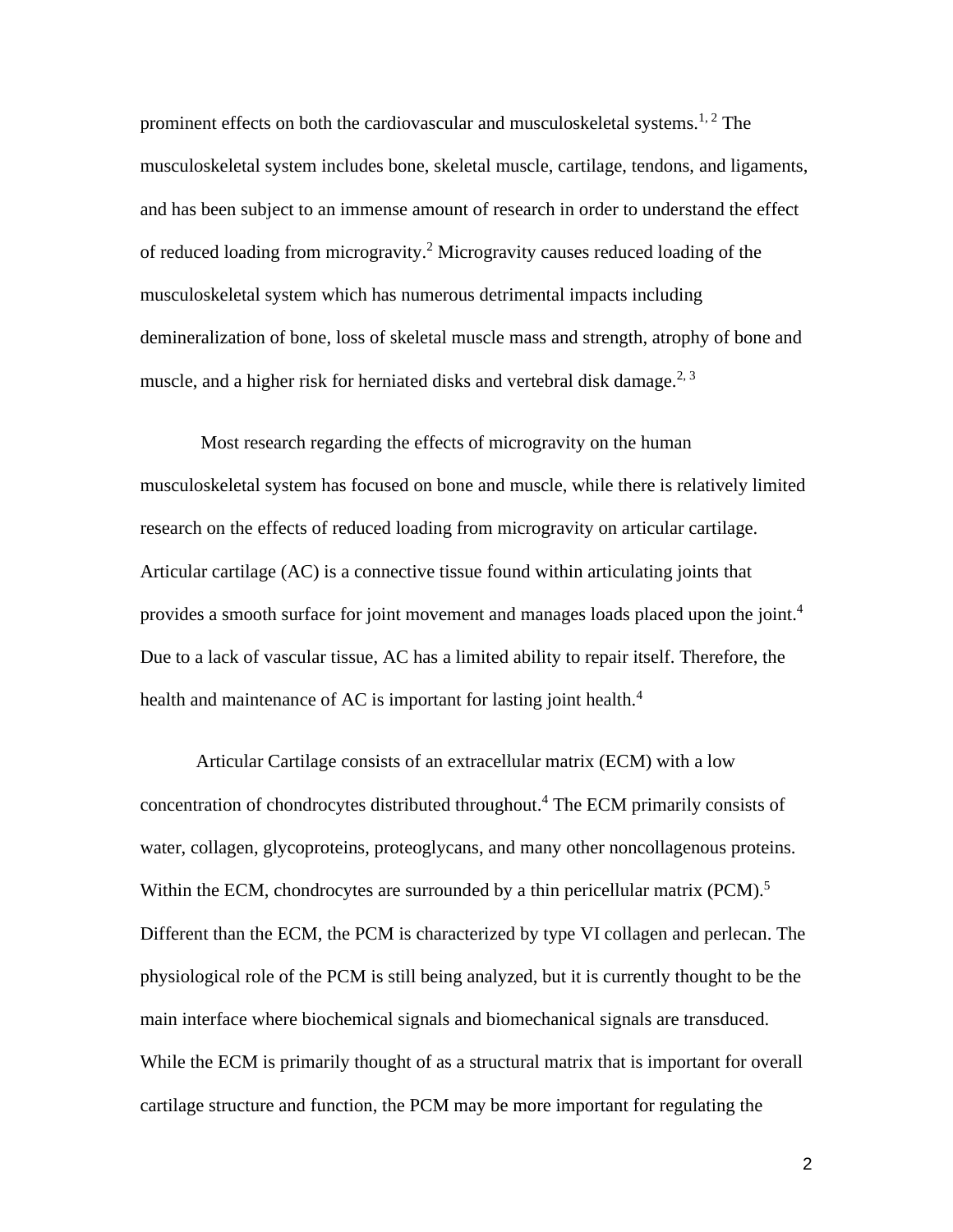mechanobiology and mechanical environment for the chondrocytes themselves. The PCM plays its own, distinct, and important role in cartilage function.

Chondrocytes are highly specialized, mechanosensitive cells that help maintain the PCM and ECM. Regular loading of articular cartilage stimulates chondrocytes to promote anabolism to rebuild and strengthen the cartilage.<sup>6, 7</sup> Overloading and consistent unloading of AC can disrupt this balance of anabolism and catabolism, leading to the breakdown of the AC due to an increase in catabolic activity.<sup>3, 6, 7</sup> Specific effects of unloading on AC include: decrease of proteoglycan content and synthesis, reduced cartilage stiffness, collagen II degradation, cytoskeletal reorganization, decreased ECM protein production, ECM mineralization, decreases in aggrecan content, thinning of articular cartilage, and ECM degredation.<sup>3,6,8,9</sup>

Osteoarthritis (OA) is also similarly characterized by collagen II degradation, proteoglycan loss, cytoskeletal reorganization, and reduced cartilage stiffness.<sup>6, 8, 9, 10, 11</sup> This form of arthritis is the most common form of joint disease across the globe, with 10% of the population over 60 years of age affected by  $OA$ .<sup>10, 11</sup> Symptoms of  $OA$ include joint stiffness, joint pain, loss of joint function, and a poorer quality of life.  $9,11,12$ Current research also suggests that OA may result from an imbalance of catabolic and anabolic activities within the joint.

Since microgravity significantly reduces the mechanical loads applied to AC, long term spaceflights could possibly increase the risk of AC degradation and the subsequent development of OA.  $3, 5, 6, 7, 9, 13$ . The degradation of AC during spaceflight may pose a significant problem for space travel. Not only is the development of joint disease (OA)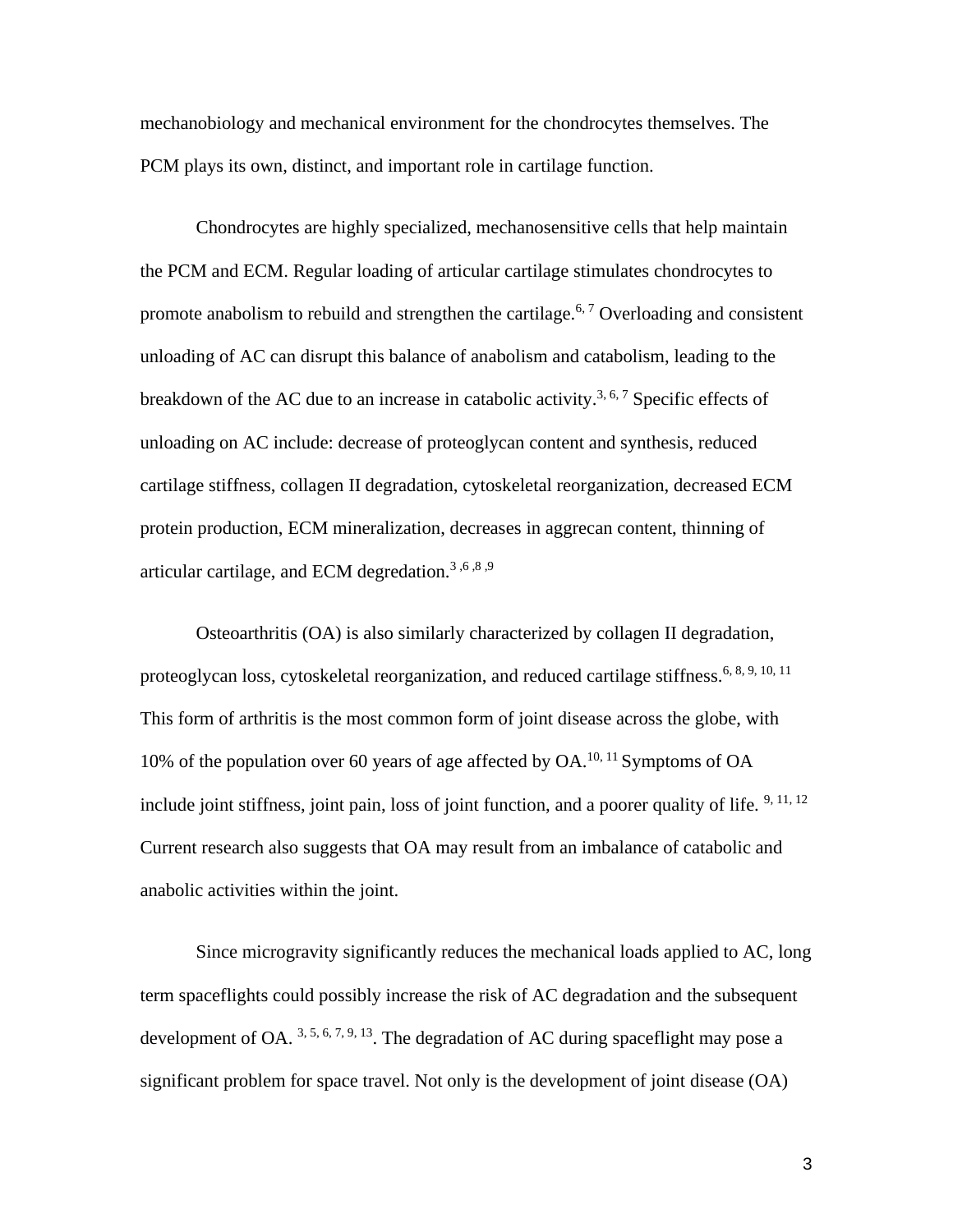post-spaceflight a considerable concern, but the loss of AC during spaceflight could be detrimental to an astronauts' abilities to perform vital tasks during spaceflight. Astronauts on the International Space Station must perform rigorous tasks that require great strength and mobility. The pain and mobility loss usually associated with cartilage degradation would inhibit astronauts from performing their duties to the best of their abilities. Similarly, reentry into the Earth's atmosphere also applies an immense physical toll on the human body, and with an all-around weakened musculoskeletal system, astronauts are at a greater risk for injury upon reentry. Therefore, keeping AC healthy and properly functioning is a key component of keeping the musculoskeletal system of astronauts healthy and functional for duties in space, for reentry into atmosphere, and to prevent long term damages.

The abnormal joint loading experienced in microgravity environments may change the metabolism of chondrocytes and stimulate a catabolic response to the reduced mechanical load. Understanding this possible effect of microgravity on chondrocyte metabolism may prove valuable in keeping astronauts healthy during and after space flight.

In order to expand our understanding of microgravity and chondrocyte mechanotransduction, the goals of this study are: (1) To develop and troubleshoot an *in vitro* protocol to expose encapsulated chondrocytes to microgravity; (2) Analyze the metabolic activity of encapsulated chondrocytes when exposed to microgravity as compared to those under normal gravitational conditions. The metabolic response of chondrocytes to microgravity should provide a clearer picture of overall chondrocyte mechanotransduction and its implications for overall joint health.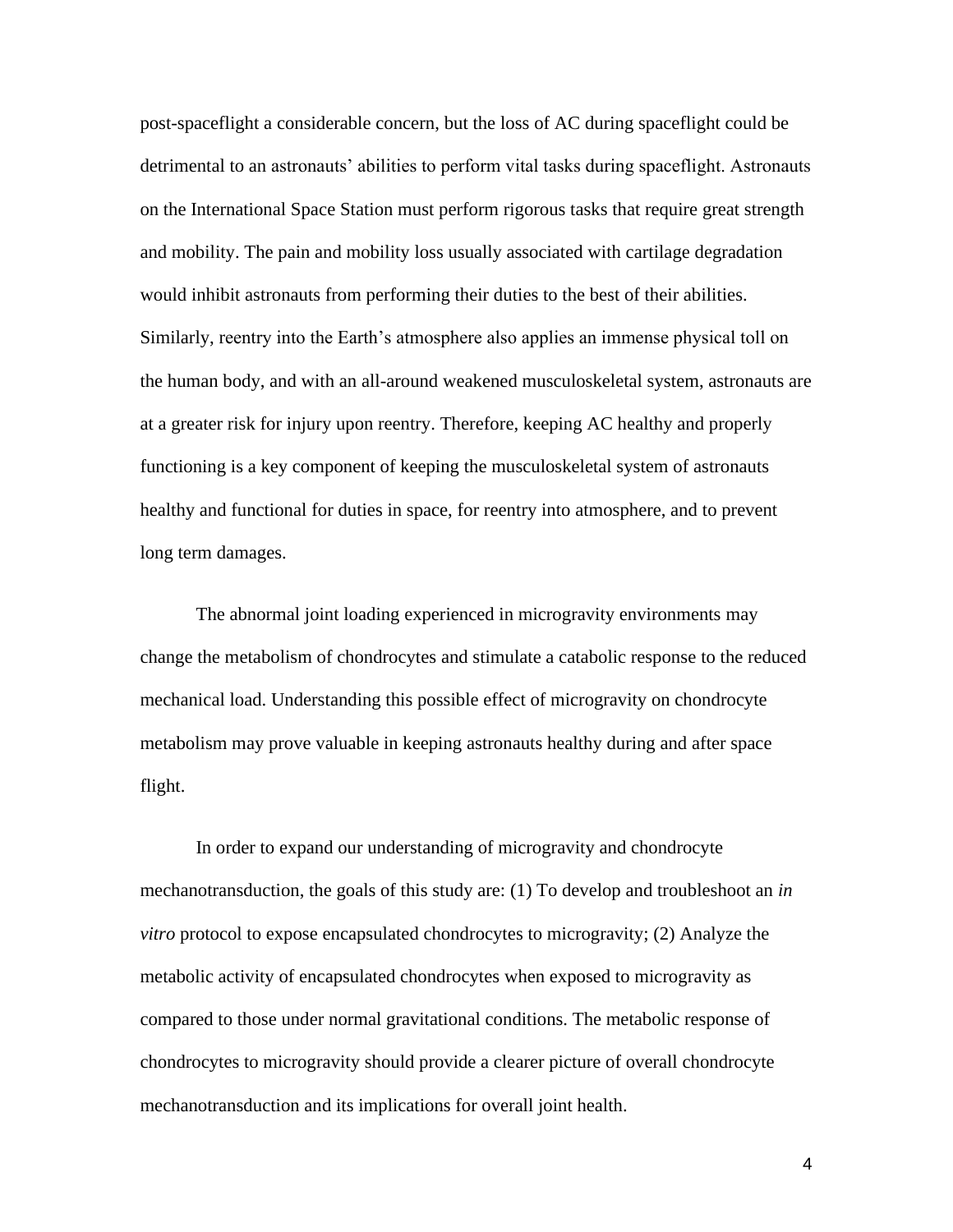### **Methods**

#### Cell Culture:

Human chondrocytes (SW1353) were purchased from the American Type Culture Collection (HTB-94). The frozen vial was thawed in a water bath at  $37^{\circ}$ C with gentle agitation. Complete growth medium (DMEM) supplemented with 10% Fetal Bovine Serum (FBS) and 1 % Penicillin-Streptomycin was also warmed to 37°C in the water bath. Sprayed with 70% ethanol, the vial was then moved into a laminar flow hood where strict aseptic technique was followed. Vial contents were emptied into a 50 mL falcon tube with 9 mL of complete media. The tube was centrifuged at 125rcf for 5 minutes. The supernatant was aspirated, and the pellet was resuspended in 12 mL of complete growth media and added to a petri dish. The cell culture was incubated at 37°C, 5% CO2.

Cell cultures were maintained and split at 70% confluency. The media was aspirated from the petri dish and cells were washed with 1X PBS solution twice before 5 mL of warmed Trypsin (37°C) was added to the petri dish. The petri dish was then placed into an incubator (37 $\degree$ C, 5% CO<sub>2</sub>) for 15 minutes. After 15 minutes, cells were checked under a microscope to confirm that they had detached from the surface of the petri dish, and 10 mL of complete growth media was added. Contents of the petri dish were pipetted into a 50 mL falcon tube. Tubes were centrifuged at 300 rcf for 5 minutes. Supernatant was aspirated off and the pellet was resuspended in 36 mL of media. After resuspension, 12 mL of media and cells were pipetted into 3 petri dishes. The petri dishes were checked under a microscope to confirm the presence of cells, and then placed in an incubator  $(37^{\circ}C, 5\%$  CO<sub>2</sub>).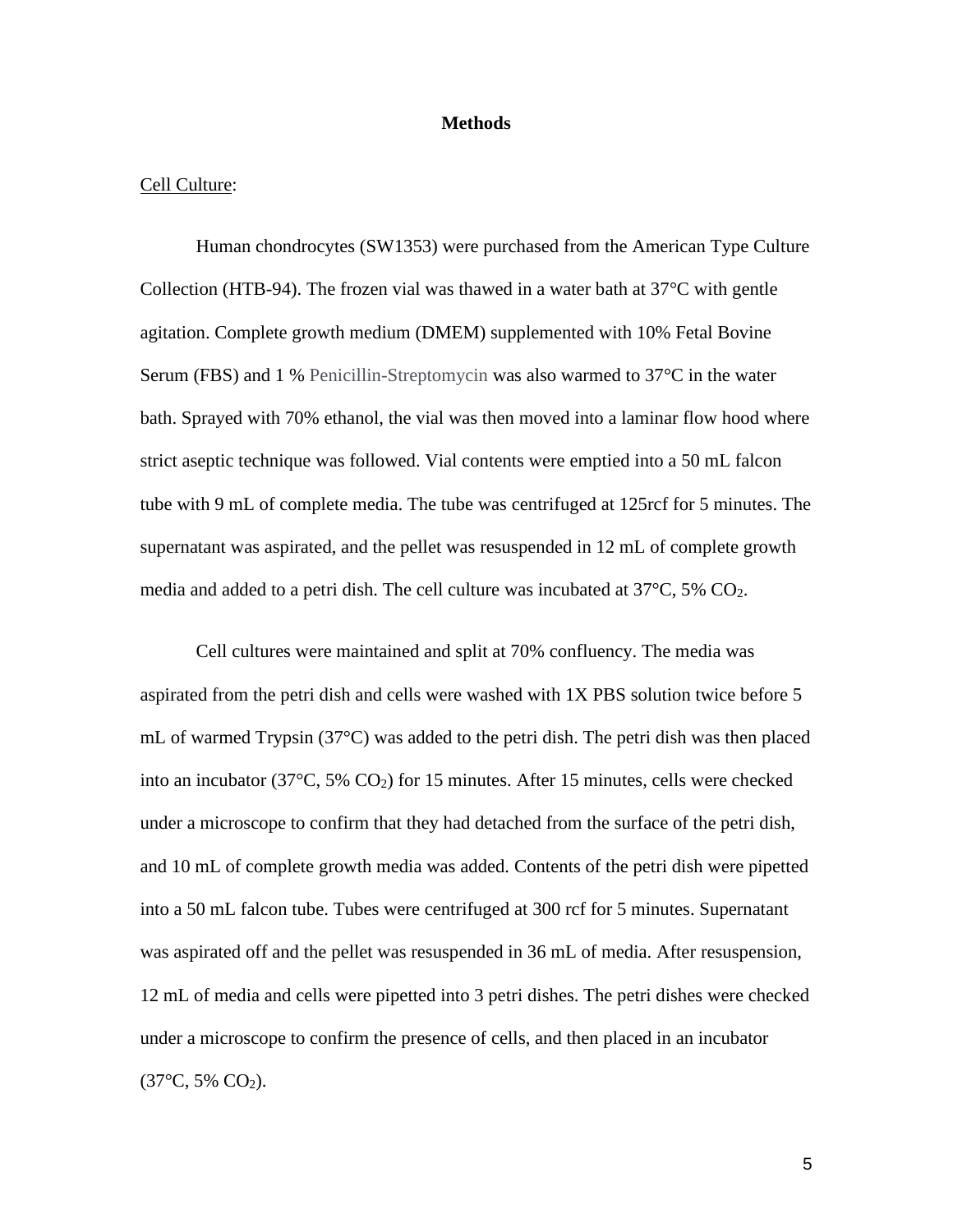#### Gel Encapsulation:

All water, agarose, and other equipment used for this procedure was sterilized in an autoclave. First, 15 mL falcon tubes were warmed in a  $37^{\circ}$ C water bath. The 4.5% w/v agarose was made by microwaving for a total of 30 seconds and stirring in every 10 seconds. The agarose solution was then poured into the pre-warmed 15 mL tubes—9 mL into one tube. In the tube with 9 mL of agarose, 1 mL of complete growth media with 1 x 10<sup>6</sup> cell count was added. Wells in a 96-well plate were filled with the agarose mixture to encapsulate the cells and create the cartilage constructs. Once the gels cooled, a razor blade was scraped across the top of the well plate, and the cartilage constructs were removed using a small weighing spatula.

### RCCS Initiation:

Complete growth media was added to the rotary cell culture system (RCCS) vessels through the fill port, then a cartilage construct was added through the fill port. To remove all bubbles from the RCCS vessels, a 5 mL syringe with complete growth media was added to one port, then an empty syringe was added to the other. The bubble was positioned under the empty syringe and was pulled into it by simultaneously pushing media into the RCCS vessels and pulling the bubble out with the empty syringe. The RCCS vessels were attached to the RCCS motor inside an incubator ( $37^{\circ}$ C,  $5\%$  CO<sub>2</sub>). The RCCS was turned on and rpm was determined manually to position the cartilage construct in constant free fall. Agarose constructs left within media in a non-rotating 140 mL culture flask were used as the controls. Both experimental constructs in the RCCS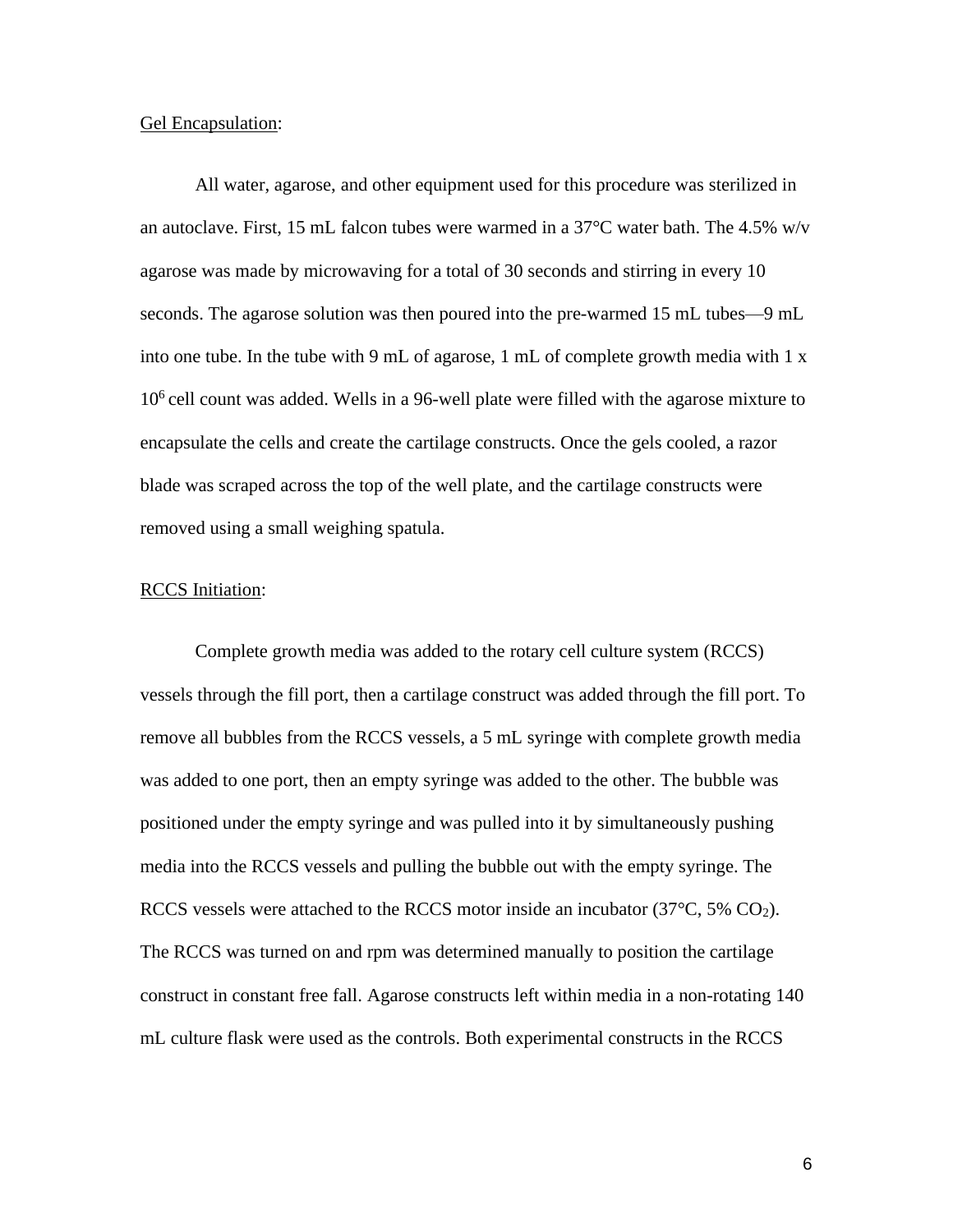vessels and control constructs were maintained either under simulated microgravity or normal gravitational forces for a period of four days.

#### RCCS Culture Maintenance:

Each day, the RCCS was monitored for bubble formation and to ensure the constructs remained in a state of microgravity. When bubbles were observed within a vessel, the RCCS vessel was removed while the motor was running to keep other constructs in a state of microgravity. Bubbles were removed in the same manner detailed above. When cartilage constructs fell out of a microgravity environment, rpm was adjusted until all four constructs were experiencing microgravity.

#### Metabolite Extraction:

At the end of the fourth day, cartilage constructs and media were removed from the experimental vessels and control culture flasks, and extracted using an established protocol within the Alyssa K. Hahn lab.<sup>14</sup> A 1 mL sample of media was removed from the vessels, and the cartilage constructs were homogenized in a 3:1 methanol:water solution. The homogenate and the media samples were centrifuged at 13523 rcf for 10 minutes. The supernatant was removed into separate microcentrifuge tubes with a 80:20 methanol:water solution and stored at -20 C for 30 minutes. Samples were vortexed for one minute then centrifuged at 16100 rcf for 5 minutes. Supernatant was dried down in a vacuum concentrator. After being dried down, proteins were precipitated from the samples with 1:1 acetonitrile:water solution at -20 C for 30 minutes, then vortexed for 1 minutes. Samples were centrifuged at 16100 rcf for 5 minutes, then the supernatant was dried down in a vacuum concentrator a second time. Metabolite extract samples were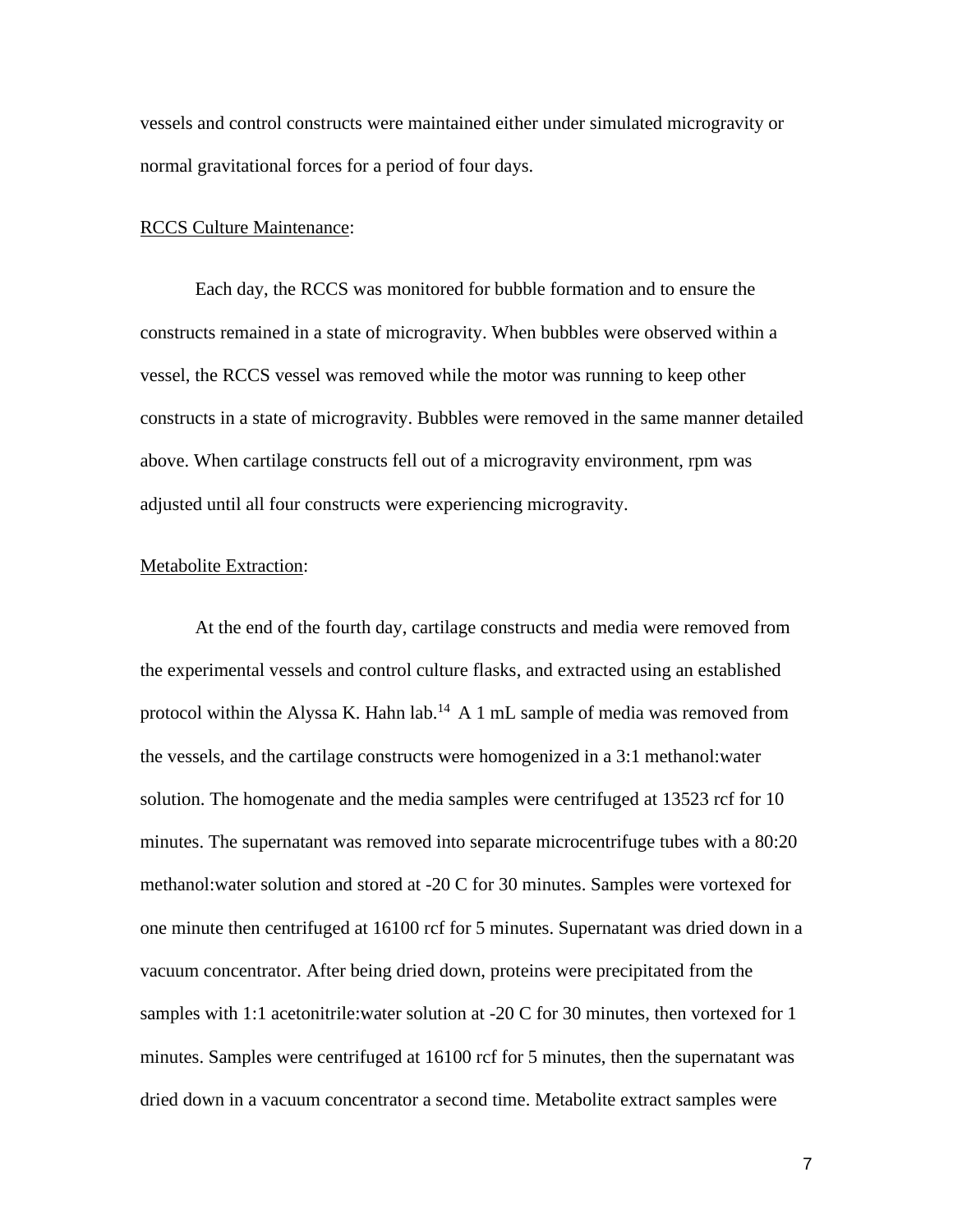stored at -80 C until liquid chromatography mass-spectroscopy (LC-MS) was performed at MSU in collaboration with the June Lab.<sup>15</sup>

LC-MS: Metabolite extracts were resuspended in 50:50 water:acetonitrile solution as the LC-MS injection solution. The LC-MS system used for analysis was an Agilent 1290 UPLC connected to an Agilent 6538 Q-TOF mass spectrometer. Separation of metabolites occurred on a Cogent Diamond Hydride HILIC 150 x 2.1 mm column using an optimized normal phase gradient elution method.

### Live Dead Staining:

Experimental RCCS vessels and control cultures flasks were transported to MSU for live dead staining and confocal imaging. Constructs were removed from their respective containers and placed in a solution with 8µmol calcein and 75 µmol propium iodide. Samples were incubated within this solution for 30 minutes then examined under a confocal microscope to confirm the presence of alive and dead cells within the cartilage constructs. Live cells were dyed green while red cells were dyed red.

### Metabolomic Analysis with MetaboAnalyst:

The software MetaboAnalyst was used for statistical analysis of the LC-MS data.<sup>16</sup> Data was split into 4 main cohorts: experimental construct metabolites, experimental metabolite secretions, control construct metabolites, and control metabolite secretions. Three different comparisons were made between the different cohorts. One comparison analyzed the metabolic differences between experimental construct metabolites and control construct metabolites, while another comparison analyzed the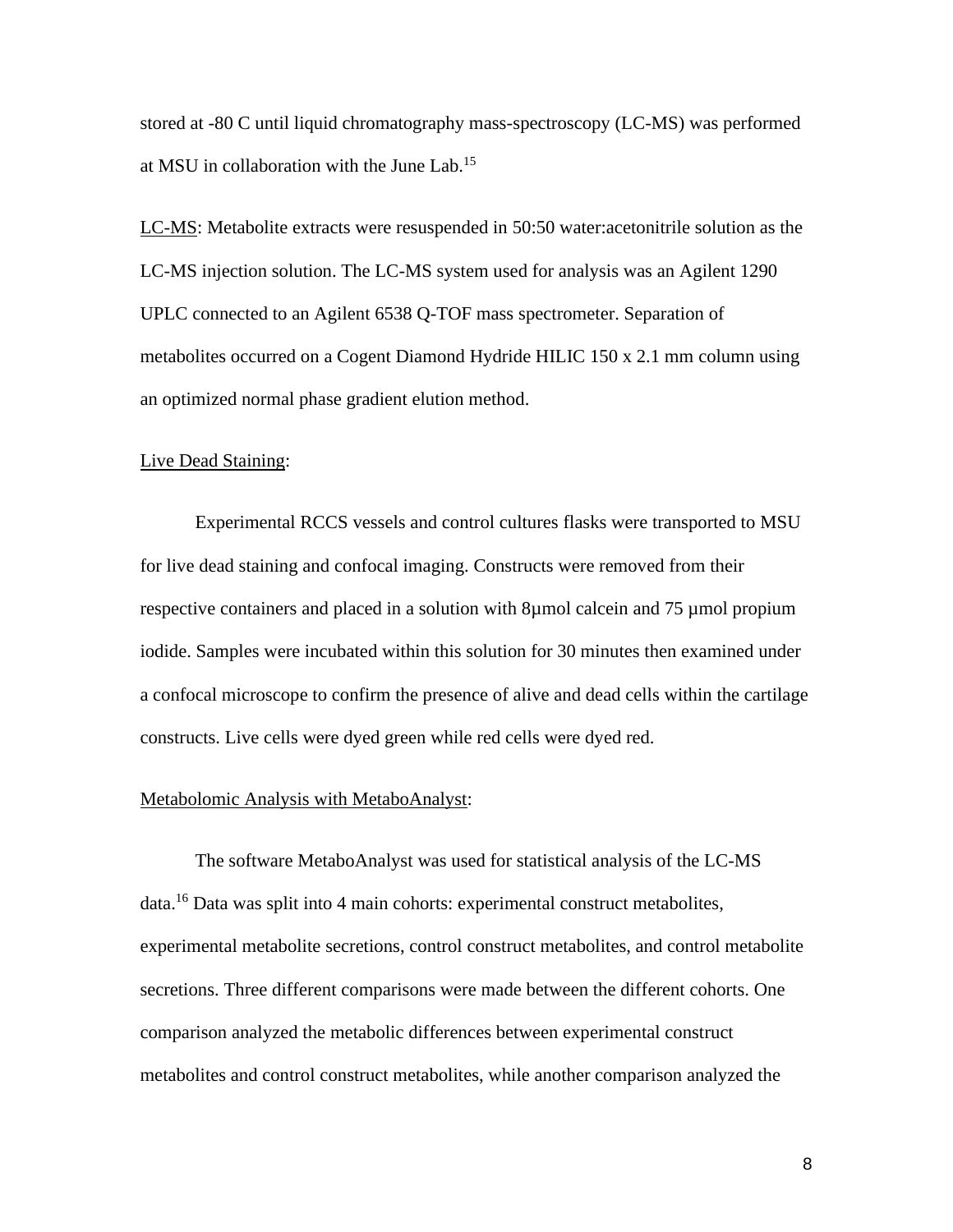metabolic differences between experimental metabolite secretions and control metabolite secretions. All construct metabolites were compared against all metabolite secretions to identify differences between metabolites found within encapsulated chondrocyte metabolites and their metabolic secretions.

For each comparison, all metabolite features with a median of zero across all cohorts were removed, and all values of zero were replaced with NAs. Within MetaboAnalyst, all NAs were replaced with 1/5 the smallest size with the data set and there was no data filtering performed. For normalization, data were log transformed and the data were auto-scaled. Data was checked to ensure a standard bell-curve was present. Univariate, multivariate, and clustering analyses were then performed within MetaboAnalyst.

T-test, volcano plot analyses, principal component analyses (PCA), partial leastsquare analyses (PLS-DA), dendrogram analyses, and heatmap analyses were performed using MetaboAnalyst. T-test analyses used a false discovery rate (FDR) of 0.05 as the pvalue threshold. Volcano plot analyses used a direct comparison, the raw p-value of 0.05 as the p-value threshold, and a fold change threshold of 2.0. Dendrogram analyses were performed with a Euclidean measuring distance and the Ward clustering algorithm, and heatmap analyses were performed with Euclidean measuring distance and the Ward clustering algorithm as well.

Peaks-to-Pathway analyses using the mummichog algorithm, a molecular weight balance of 5.0 ppm, p-values, and in positive mode were also performed using MetaboAnalyst. Significant metabolite features from t-test analyses and from volcano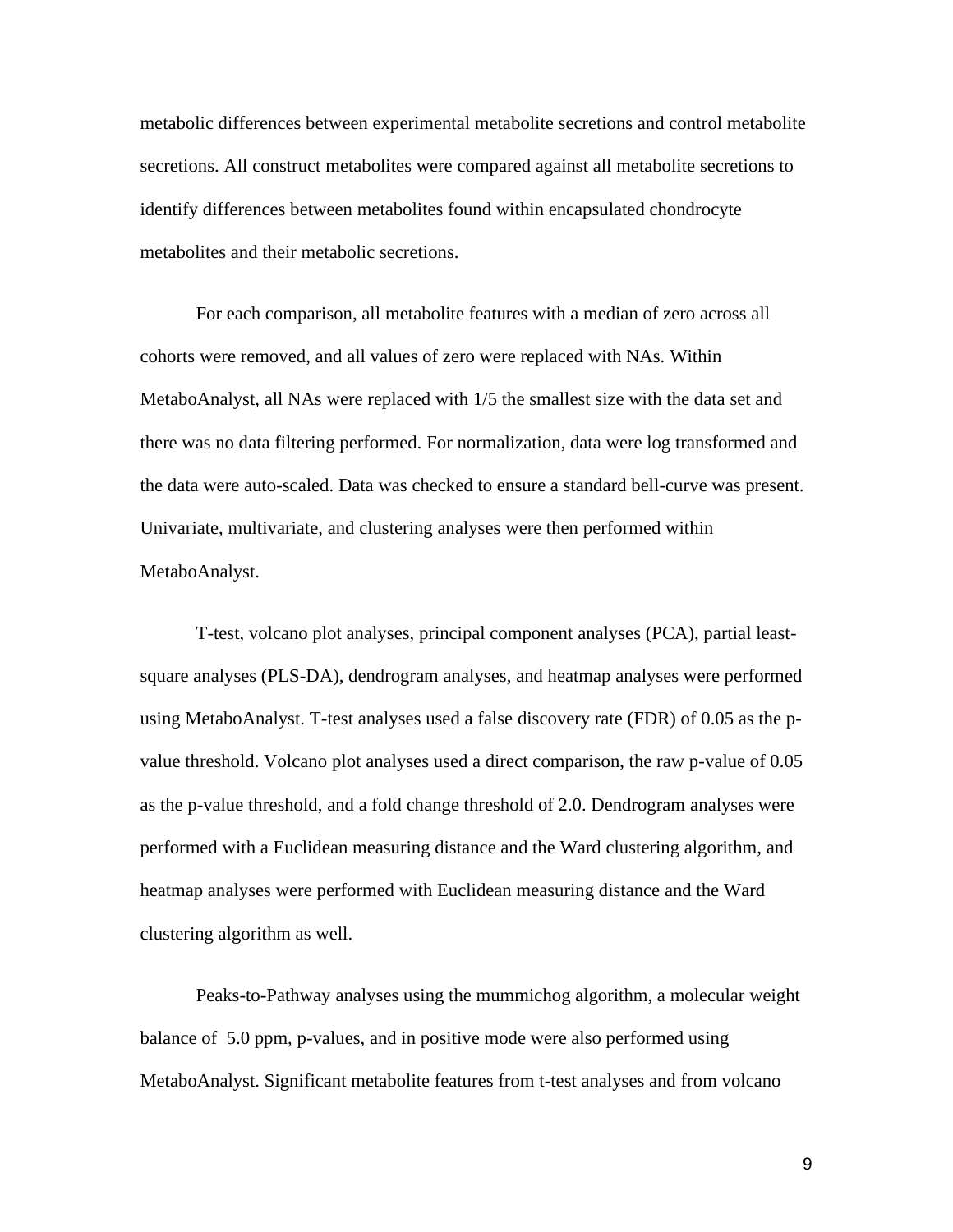plot analyses were both used for peaks-to-pathway analysis. The upregulated and downregulated significant metabolite features discovered from volcano plot analyses were analyzed separately. The human (KEGG) pathway library was used to identify metabolic pathways and metabolite compounds.

#### **Results and Discussion**

### Live Dead Staining and Confocal Microscopy:

In control constructs, live and dead cells were found using confocal microscopy (**Figure 1A-D**). This confirms that the protocol developed throughout this experiment was successful at encapsulating chondrocytes, and it also confirms that chondrocytes can survive within these cartilage constructs for at least four days under normal gravitational forces. Live and dead cells were also found to be present within cartilage constructs after a four-day exposure to a simulated microgravity environment—confirming that encapsulated chondrocytes can survive four-days within simulated microgravity **(Figure 1A-D)**.

While live and dead cells were both found present within the agarose chondrocytes, there were not enough cells present to perform a reasonable statistical analysis using the confocal microscopy. Thus, confocal microscopy was only used within this study to confirm the presence of live chondrocytes within the control and experimental constructs. The lack of chondrocytes found suggests that increasing the concentration of cells during the encapsulation protocol is of extreme importance for future studies to ensure the possibility of more thorough confocal microscopy analysis.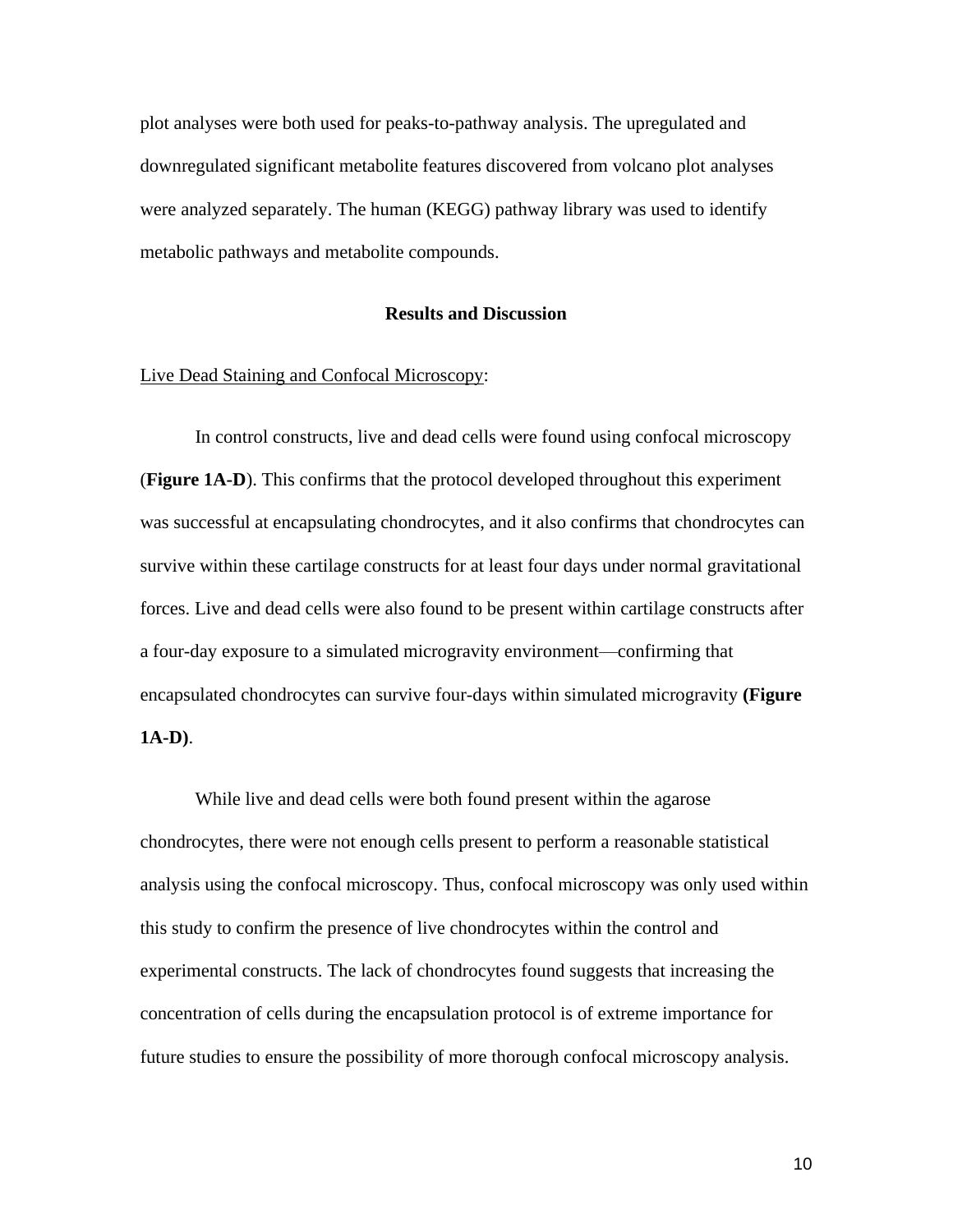Throughout this protocol, many unstained cells were observed. This could possibly be due to the concentrations of stain used, or the properties of the cartilage construct restricting the chondrocytes from being stained. Future research and studies using this protocol could attempt to solve this issue to have more accurate confocal imaging results. Solving this issue might result in enough chondrocytes within the agarose gels for statistical analysis of the confocal imagery without an increase in concentration of chondrocytes during the encapsulation protocol.



**Figure 1: Images from** confocal imaging of encapsulated chondrocytes within 4.5 % w/v agarose. (A) Live cells within an agarose construct after 4 days of microgravity exposure. (B) Dead chondrocytes within a control agarose construct. (C) Live chondrocytes within a control agarose construct. (D) Dead chondrocytes within a cartilage construct after 4-days of microgravity exposure.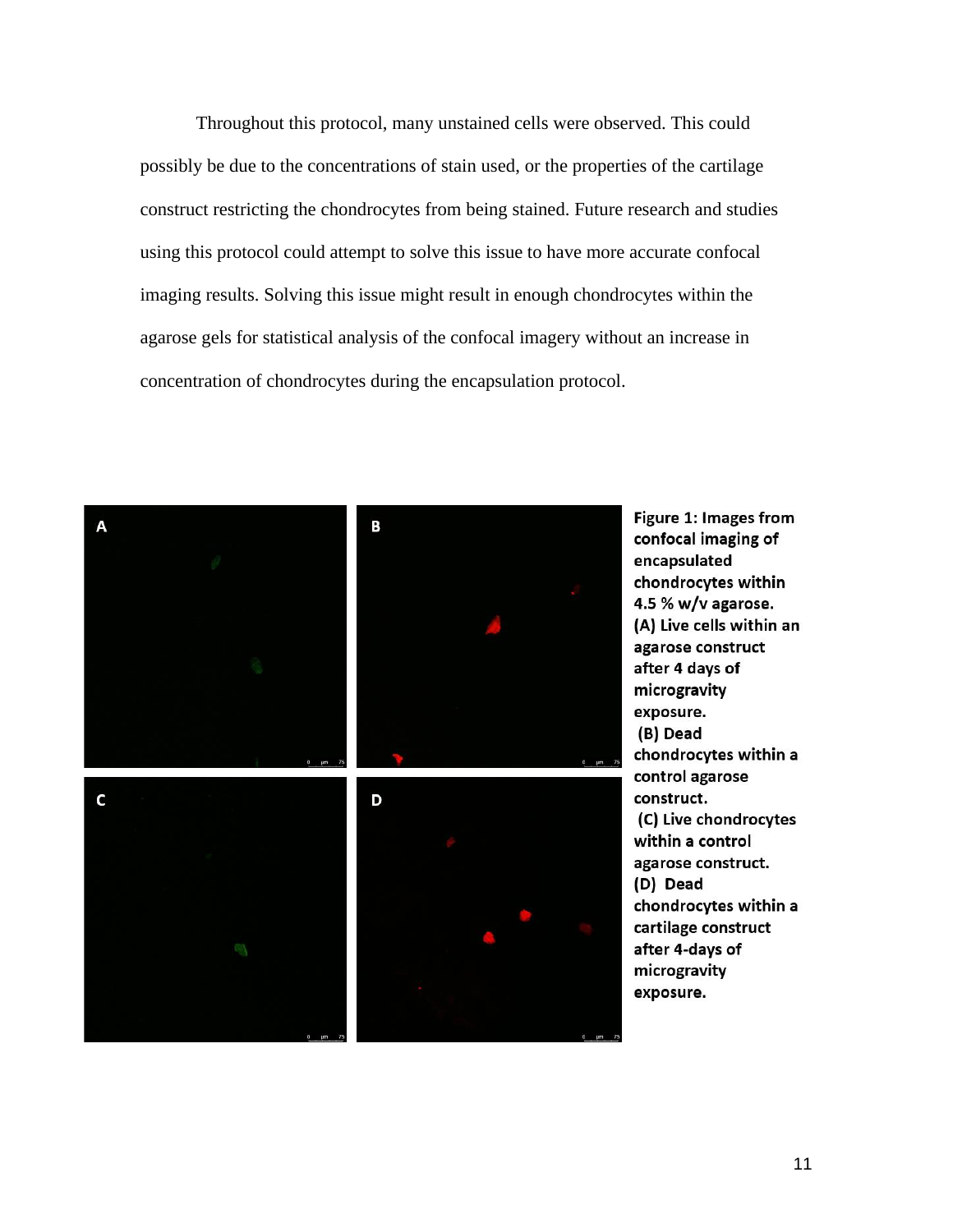#### Metabolomic Analysis:

Statistical analysis investigated the three comparisons outlined in the methods:

(1) All Metabolites from Cartilage constructs vs All Metabolite Secretions Extracted from Media:

T-test analysis of this comparison found 1175 significant metabolite features between all cartilage constructs and all metabolite secretions (**Figure 2A**). Volcano plot analysis found 384 statistically significant downregulated metabolite features, and 386 statistically significant upregulated features (**Figure 2B**). Principal component analysis (PCA) and partial least square (PLS-DA) analyses show distinct separation between metabolites from agarose gel constructs and secreted metabolites extracted from the media, with PLS-DA showing a notably higher degree of separation due to PLS-DA being a more supervised from of clustering analysis (**Figure 2C-D**). Heatmap and dendrogram analyses cluster samples revealed partial clustering of samples from the same cohorts (**Figure 3A-B**).

These analyses illustrate that metabolites found within the encapsulated chondrocytes vary immensely compared to the metabolites secreted by the chondrocytes. Secreted metabolites are of great importance when studying chondrocyte metabolism, as chondrocyte secretions are what maintain and alter the ECM of AC. Additionally, secreted metabolites may be detected as biomarkers to indicate AC degradation in response to microgravity exposure. It is important to investigate construct metabolites from the chondrocytes and secreted metabolites found within the media to understand a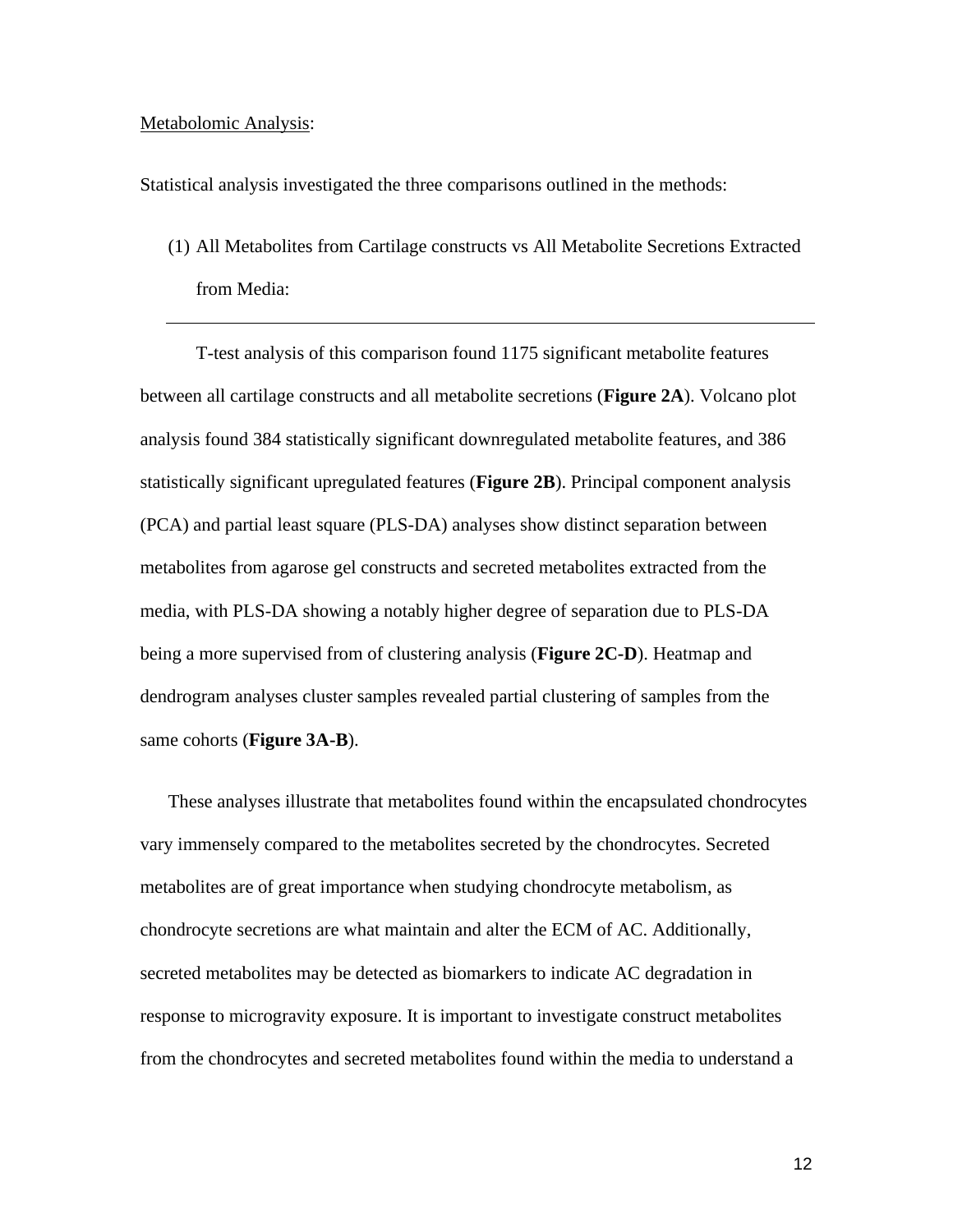

more comprehensive picture of changes within the metabolomes of encapsulated chondrocytes.

**Figure 2: Univariate and multivariate analysis of comparison (1), all metabolites** 

**from cartilage constructs vs all metabolite secretions extracted from media.** (A) Ttest analysis where all pink points are metabolite features with a FDR value below 0.05. (B) Volcano plot analysis where all pink points are metabolite features with a p-value below 0.05. The labels on these points are their specific m/z values from LC-MS analysis. Significant metabolites to the left are downregulated while significant metabolites to the right are upregulated. (C) PCA analysis using the two principal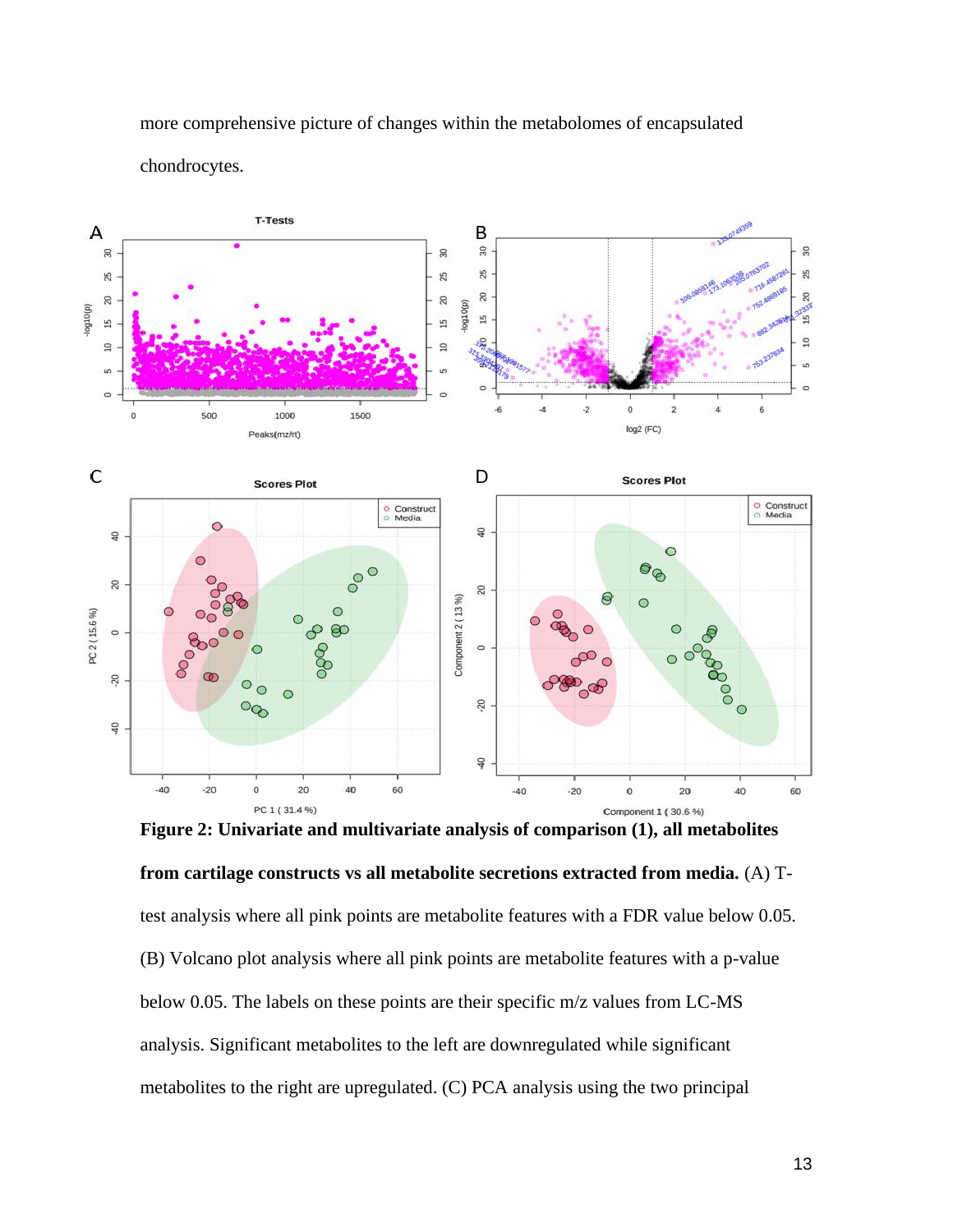components that show the most variance between the two cohorts. (D) PLS-DA analysis using the two principal components that show the most variance between the two cohorts**.**



**Figure 3: Clustering analysis of comparison (1), all metabolites from cartilage** 

**constructs vs all metabolite secretions extracted from media.** (A) Heatmap analysis where blue are downregulated metabolite features and red are upregulated metabolite features. In the x-axis, green samples are secreted metabolites extracted from media and red samples are metabolites extracted from encapsulated chondrocytes. (B) Dendrogram analysis where green samples are secreted metabolites extracted from media and red samples are metabolites extracted from encapsulated chondrocytes.

(2) Experimental Cartilage constructs vs Control Cartilage constructs

T-test analysis comparing metabolites extracted from experimental cartilage constructs versus control cartilage constructs found 50 significantly different metabolite features (**Figure 4A**). Volcano plot analysis found 60 statistically significant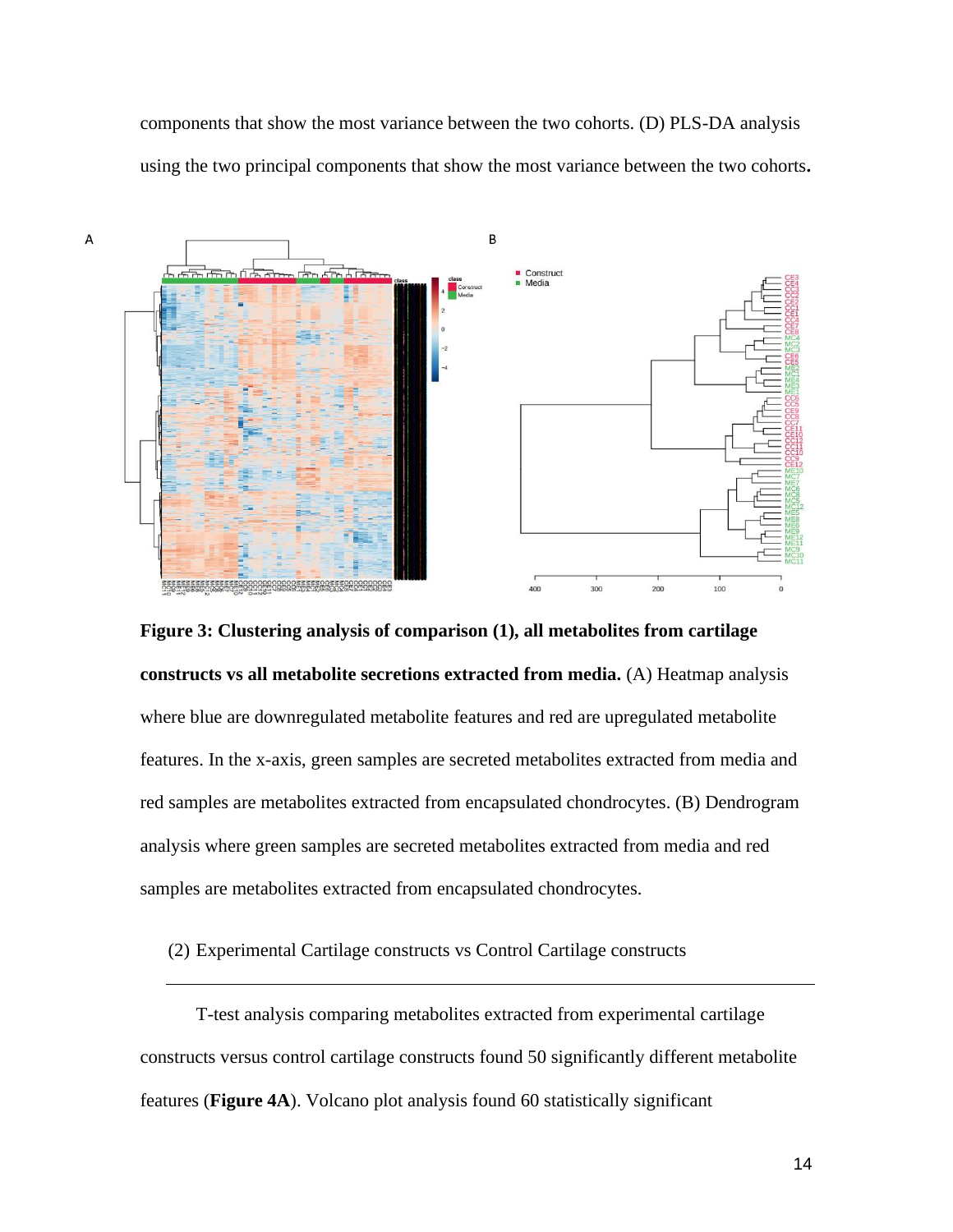downregulated metabolite features and 60 statistically significant upregulated metabolite features (**Figure 4B**). PCA analysis showed little to no separation between the cohorts, while PLS-DA was able to show separation between the cohorts in three dimensions (**Figure 4C-D**). Similarly, clustering analysis was not successful in clustering samples within their respective cohorts (**Figure 5A-B**). There were not enough significantly different metabolites discovered with t-test analysis, nor with volcano plot analysis, to perform peaks to pathway analysis with the comparison of these two cohorts.

Metabolites from encapsulated chondrocytes do not appear to be significantly altered when placed within a microgravity environment for four-days. This suggests that short term space flight and microgravity exposure may not have a detrimental effect on AC. However, more data should be collected to confirm this result, and future research should focus on increasing sample size and lengthening the exposure to microgravity.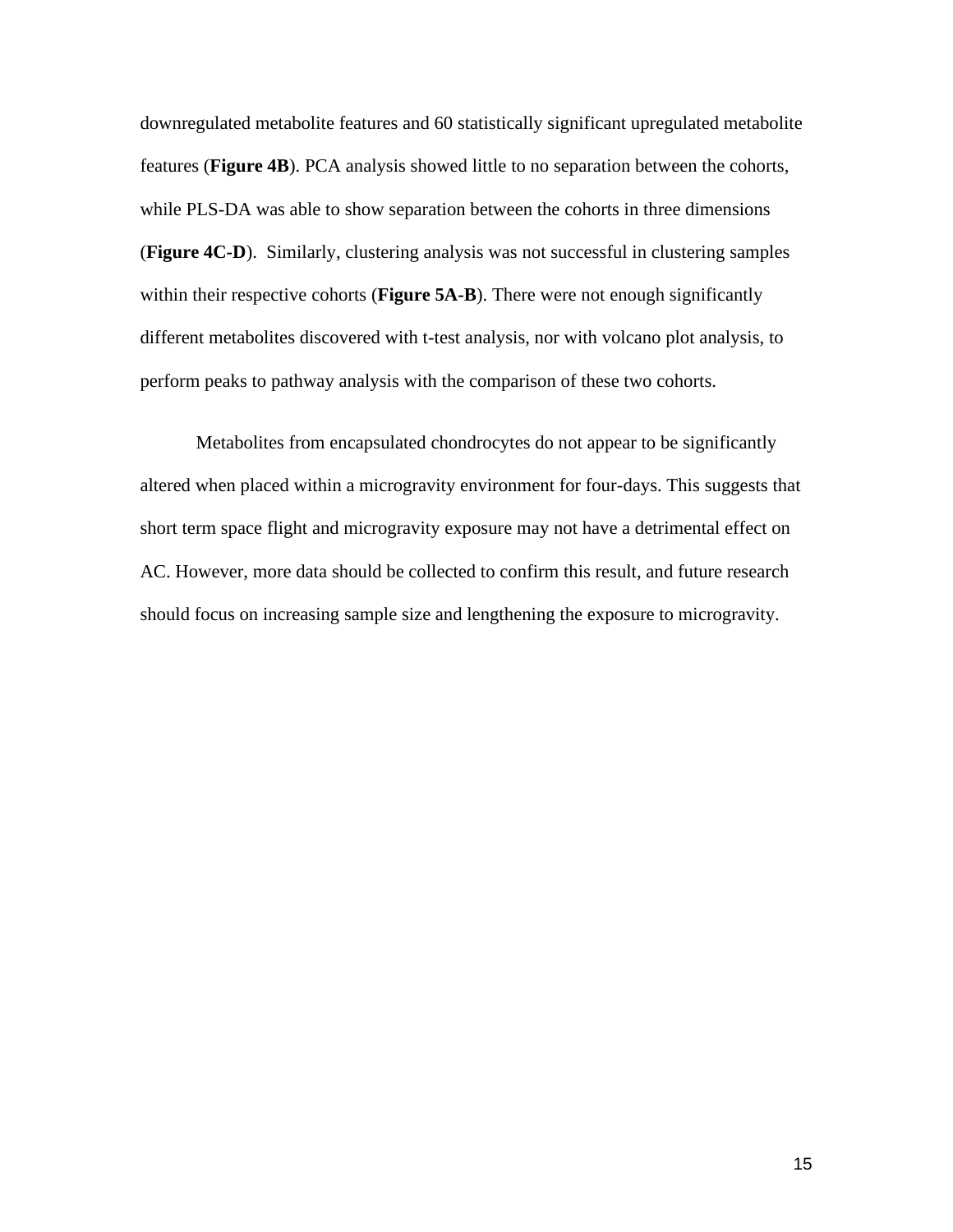

**Figure 4: Univariate and multivariate analysis of comparison (2), experimental cartilage constructs vs control cartilage constructs**. (A) T-test analysis where all pink points are metabolite features with a FDR value below 0.05. (B) Volcano plot analysis where all pink points are metabolite features with a p-value below 0.05. The labels on these points are their specific m/z values from LC-MS analysis. Significant metabolites to the left are downregulated while significant metabolites to the right are upregulated. (C) PCA analysis using the two principal components that show the most variance between the two cohorts. (D) PLS-DA analysis using the three principal components that show the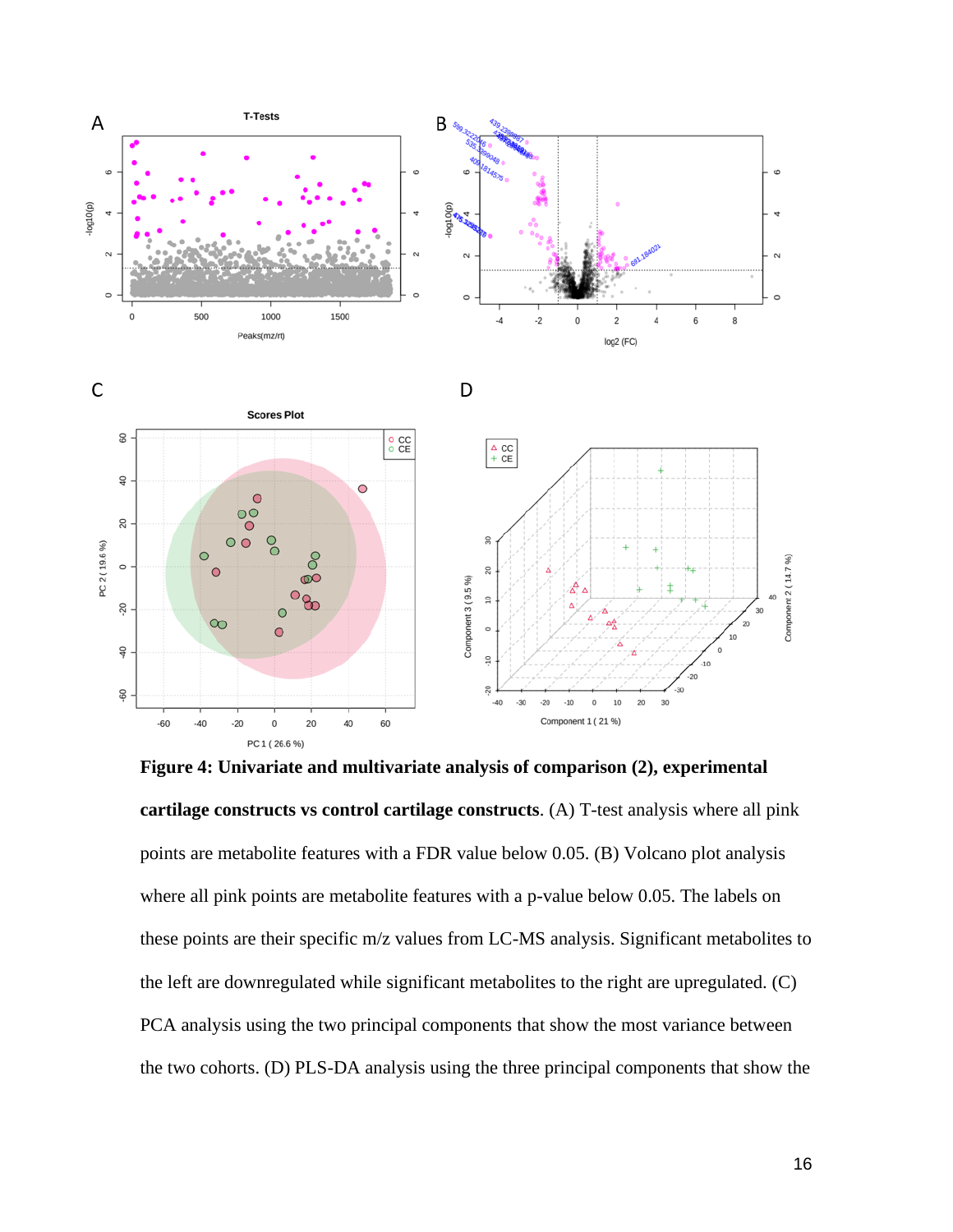most variance between the two cohorts. Separation was not observed with two principal components but is shown with three**.**



**Figure 5: Clustering analysis of comparison (2), experimental cartilage constructs vs control cartilage constructs.** (A) Heatmap analysis where blue are downregulated metabolite features and red are upregulated metabolite features. In the x-axis, green samples are metabolites extracted from encapsulated chondrocytes after four days of exposure to microgravity and red samples are metabolites extracted from encapsulated chondrocytes after four days of control conditions. (B) Dendrogram analysis where green samples are metabolites extracted from encapsulated chondrocytes after four days of exposure to microgravity and red samples are metabolites extracted from encapsulated chondrocytes after four days of control conditions.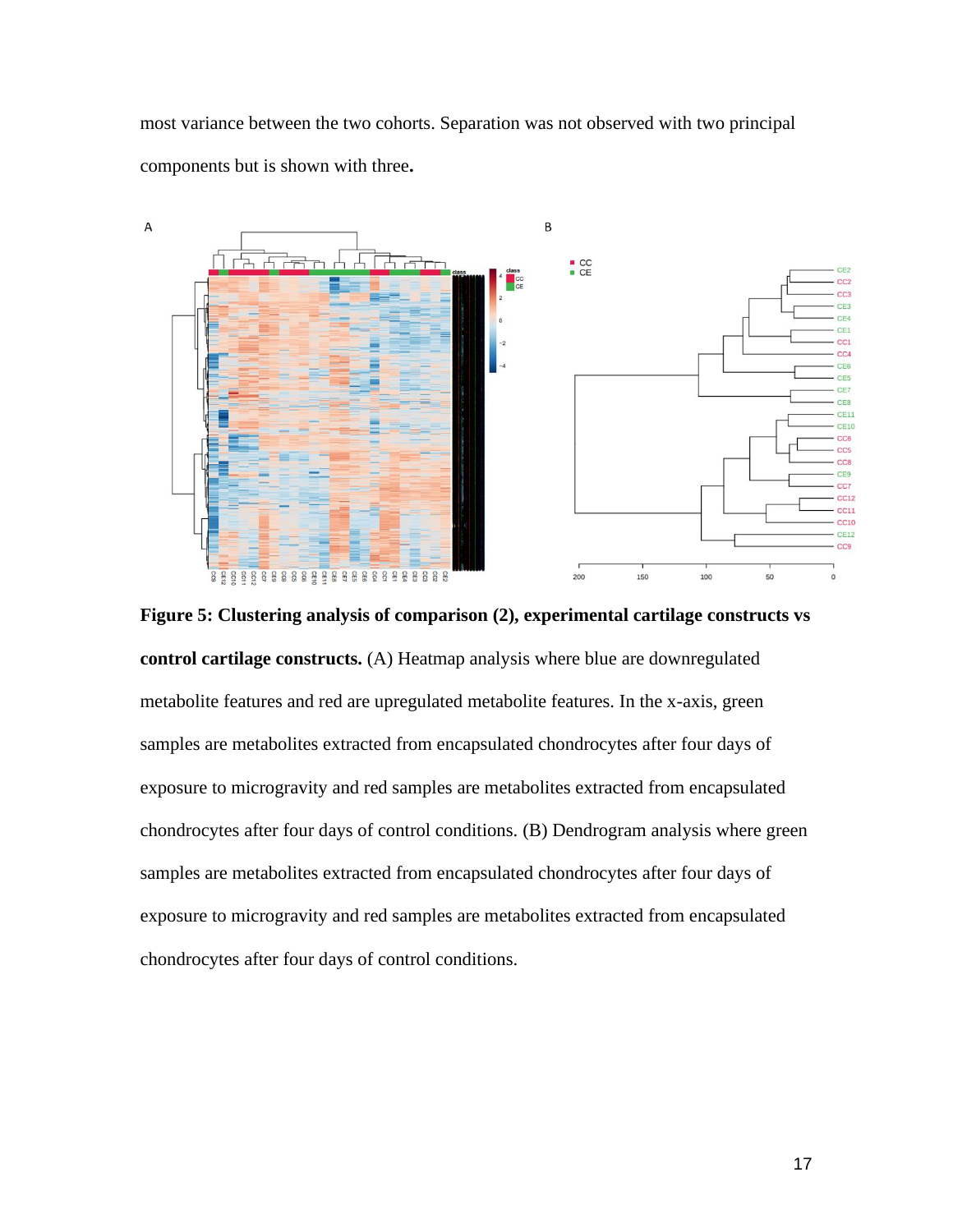(3) Experimental Secreted Metabolites from Media vs Control Secreted Metabolites from Media

T-test analysis comparing secreted metabolites extracted from media after four days of microgravity exposure to secreted metabolites extracted from media after four days of control conditions found 50 significantly different metabolite features (**Figure 6A**). Volcano plot analysis found 110 statistically significant downregulated metabolite features and 110 statistically significant upregulated metabolite features(**Figure 6B**). PCA analysis did not successfully separate the two cohorts, while PLS-DA was able to successfully separate the two cohorts (**Figure 6C-D**). Clustering analysis using dendrogram and heatmap analysis had similar results to comparison (2)—many samples are clustered with samples from a different cohort (**Figure 7A-B**). Also similar to comparison (2), volcano plot analysis and t-test analysis did not find enough significantly different metabolite features to run a peaks to pathway analysis of this comparison.

Metabolites from chondrocyte excretions do not appear to be significantly altered when placed within a microgravity environment for four days; suggesting that short term space flight and microgravity exposure may not have a detrimental effect on AC. However, this is only using secreted metabolites, and more data should be collected to confirm this result. Future research should focus on increasing sample size and lengthening the exposure to microgravity. Extracting and analyzing secreted metabolites from media also opens the door for future experiments to investigate a changing metabolome by taking media samples throughout a microgravity experiment at different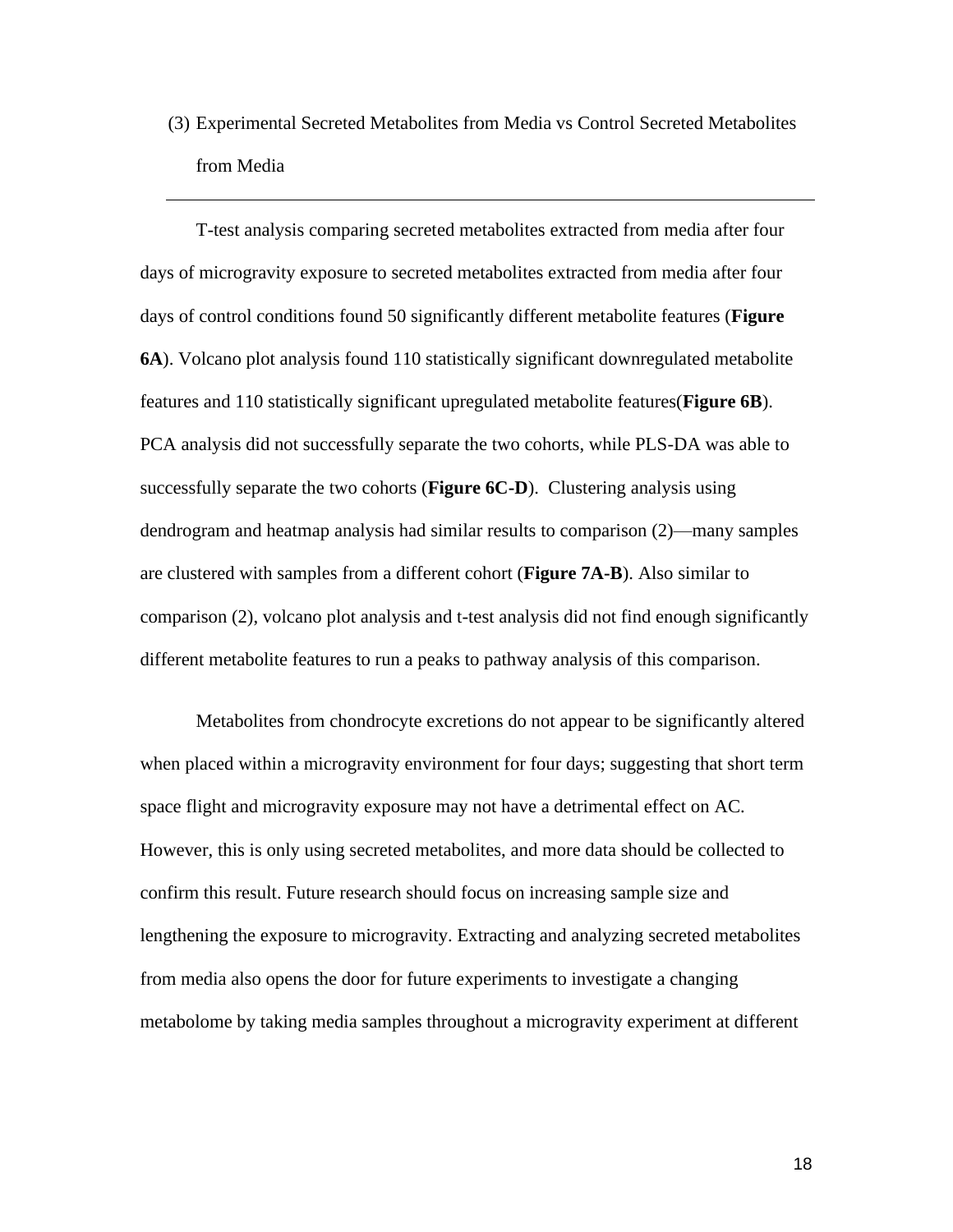

time steps. This would be important for experiments investigating longer periods of

**secreted metabolites from media vs control secreted metabolites from media.** (A) Ttest analysis where all pink points are metabolite features with an FDR value below 0.05. (B) Volcano plot analysis where all pink points are metabolite features with a p-value below 0.05. The labels on these points are their specific m/z values from LC-MS analysis. Significant metabolites to the left are downregulated while significant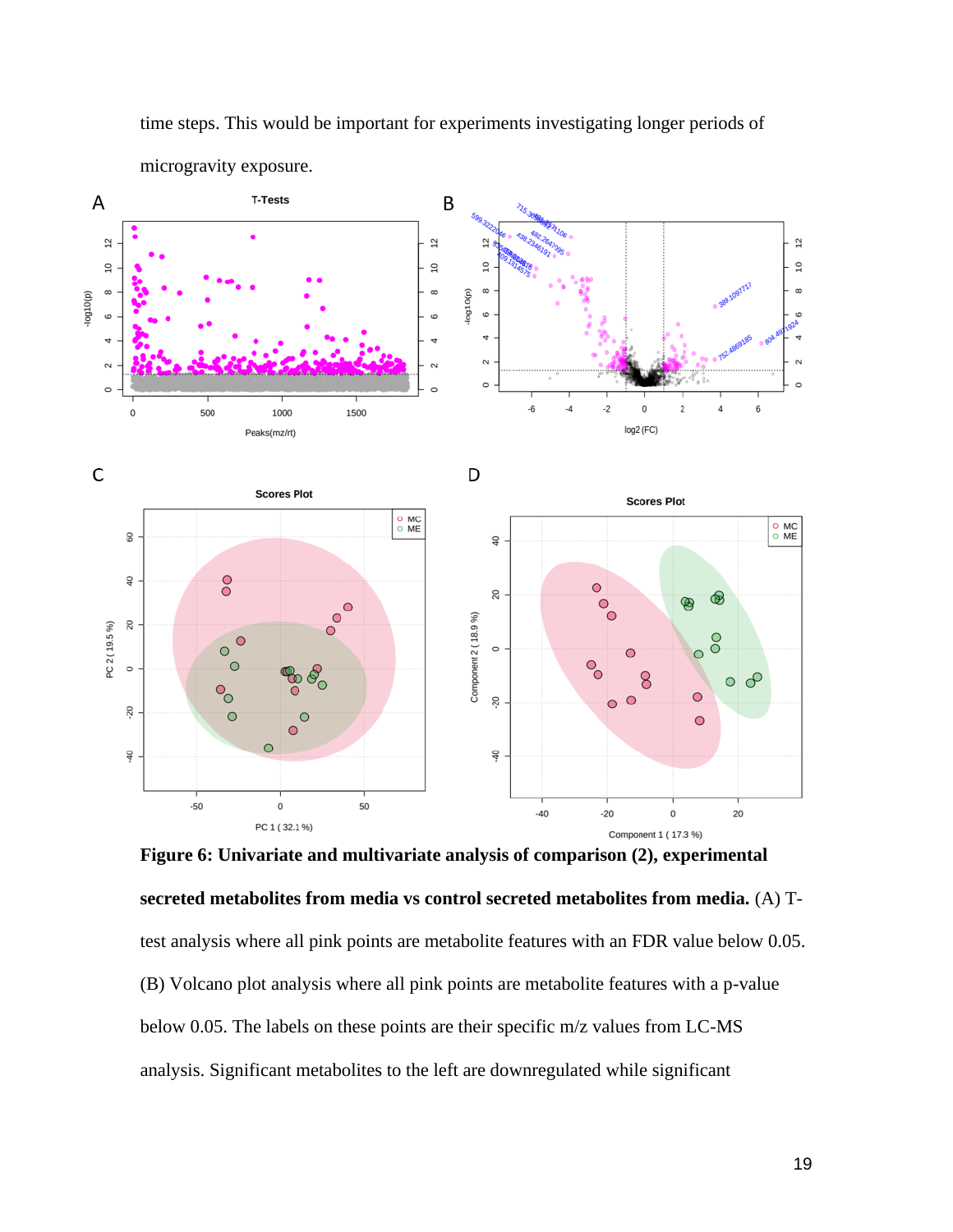metabolites to the right are upregulated. (C) PCA analysis using the two principal components that show the most variance between the two cohorts. (D) PLS-DA analysis using the three principal components that show the most variance between the two



cohorts.

**Figure 7: Clustering analysis of comparison (2), experimental cartilage constructs vs control cartilage constructs.** (A) Heatmap analysis where blue are downregulated metabolite features and red are upregulated metabolite features. In the x-axis, green samples are metabolites secretions extracted from media after four days of exposure to microgravity and red samples metabolites secretions extracted from media after four days after four days of control conditions. (B) Dendrogram analysis where green samples are metabolites secretions extracted from media after four days of exposure to microgravity and red samples metabolites secretions extracted from media after four days after four days of control conditions.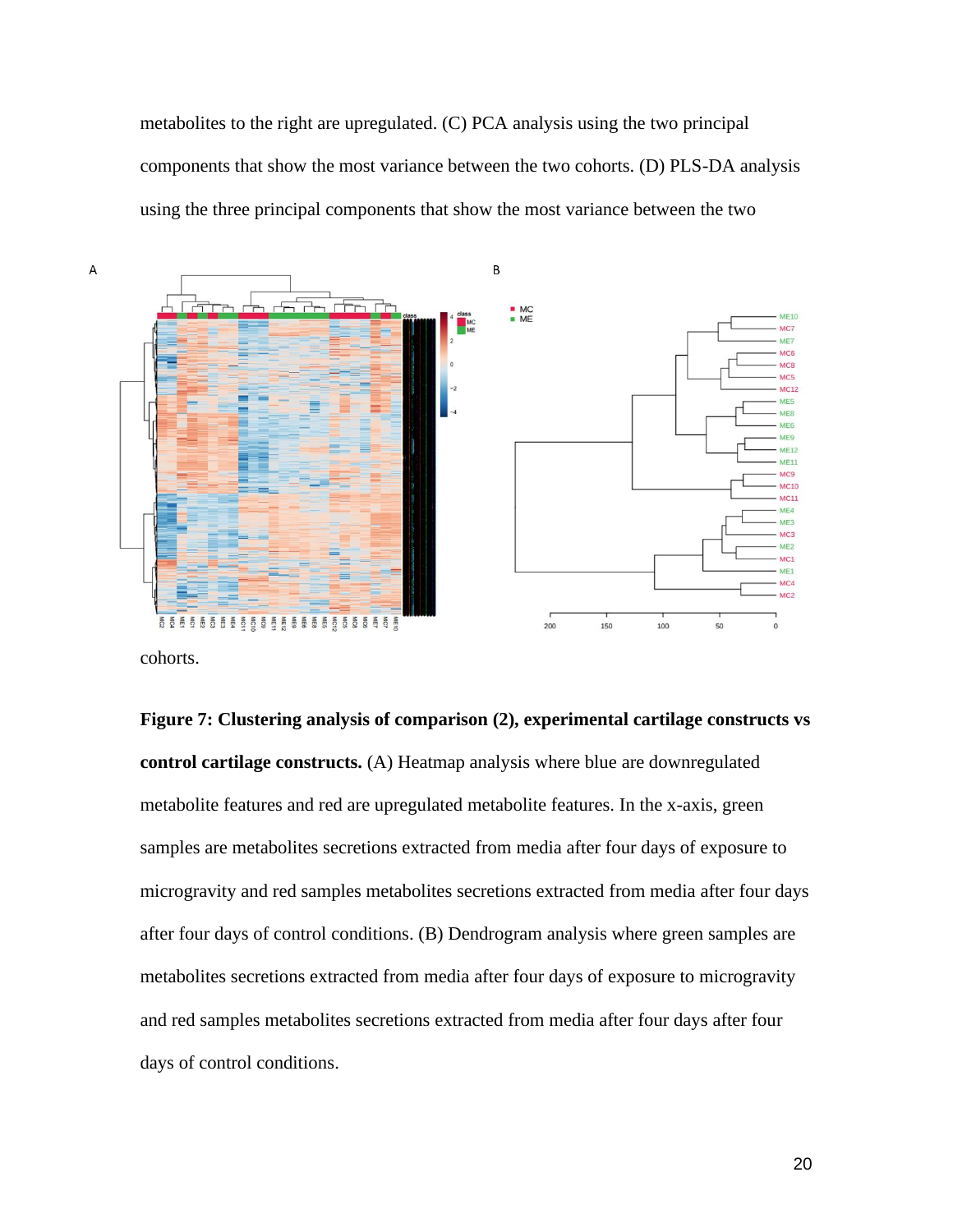### **Conclusion**

This experiment began with two distinct goals: (1) To develop and troubleshoot an *in vitro* protocol to expose encapsulated chondrocytes to microgravity, and (2) Analyze the metabolic activity of microgravity-exposed encapsulated chondrocytes in comparison to those under normal gravitational conditions.

As a pilot study, the first goal was the priority, and it was completed successfully. Chondrocytes were successfully encapsulated within a cartilage construct, exposed to a microgravity environment, and metabolites were successfully extracted from the encapsulated chondrocytes as well as secreted metabolites from the media after microgravity exposure. To our knowledge, this is the first study to introduce and maintain encapsulated chondrocytes within a microgravity environment, and the first study to analyze the metabolomes of encapsulated chondrocytes and their secretions after *in vitro* exposure to microgravity.

While a successful protocol was developed, details within the protocol should be adjusted for future research. Increasing the concentration of chondrocytes initially encapsulated should provide cartilage constructs with a higher density of chondrocytes, and thus would enable better confocal microscopy results and increase the yield of metabolites extracted from constructs. More experiments should be performed to collect more data for analysis. Analyses looking into longer periods of exposure to microgravity are important for future research to accurately model current space flight durations and would be helpful in modeling longer space flight missions.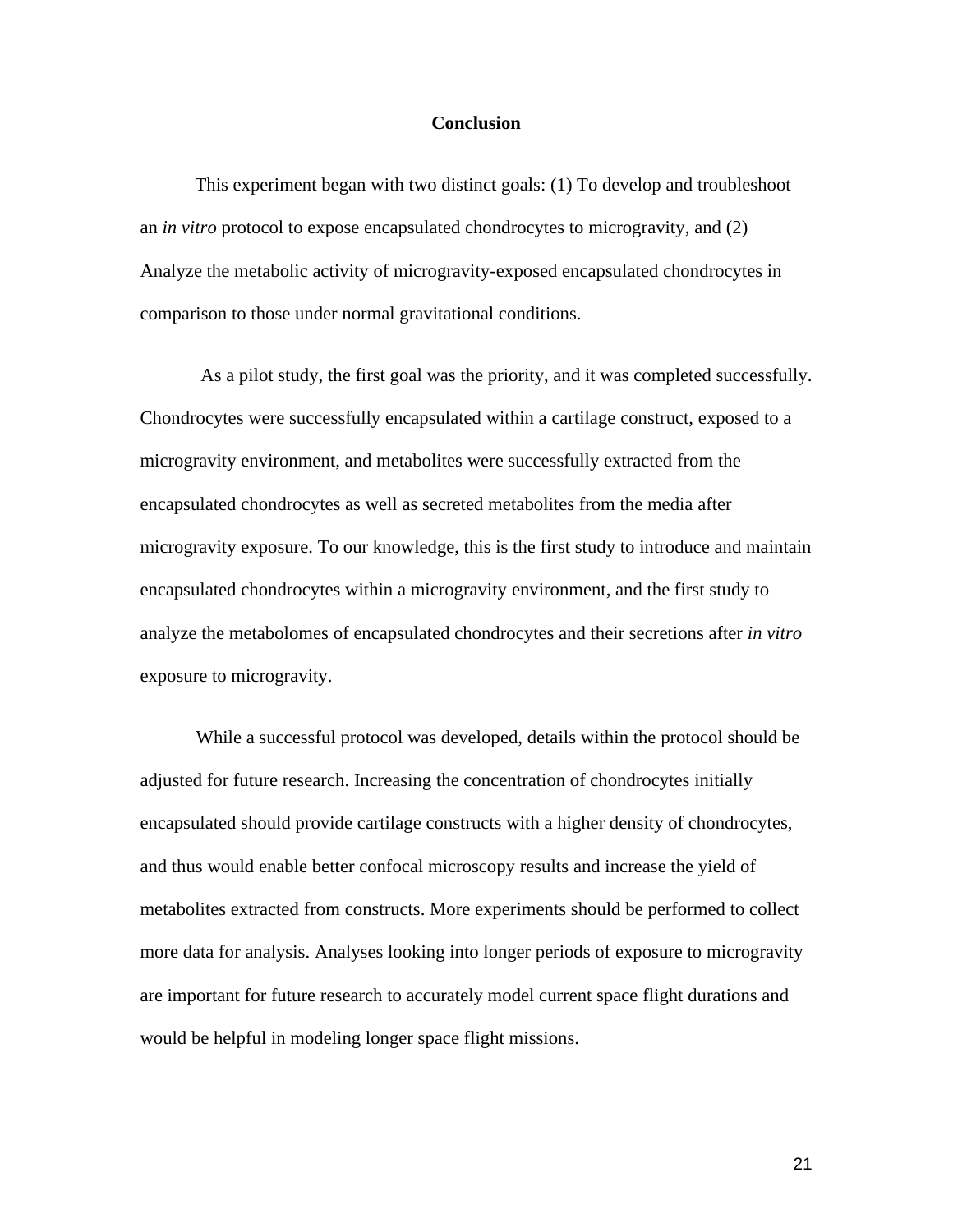Using an RCCS to study *in vitro* cell culture in a microgravity environment has a few limitations. The biggest limitation is that the RCCS vessel had to be removed from the system to remove bubbles created during the experiment. Even if this problem is solved, for longer periods of microgravity exposure the vessels would still have to be removed from the system to replace media. The RCCS motor used in this experiment also only had one speed setting for all RCCS vessels. This single-speed option removed the ability to set different vessels at different rpm, so not every construct could exist in a perfect microgravity state. Because there were rare cases where it was impossible to keep all cartilage constructs within a perfect microgravity state, some cartilage constructs could have experienced forces that other constructs did not.

Regarding the second goal of the study, metabolomes from microgravity-exposed encapsulated chondrocytes were successfully compared against encapsulated chondrocytes exposed to normal gravitational conditions. The data collected indicate that short term exposure to microgravity does not significantly affect the metabolism of encapsulated chondrocytes. However, the preliminary data from this study are not sufficient for making a formal conclusion of the effects of microgravity on chondrocyte metabolism. Additional data, along with longer periods of microgravity exposure, are required to make a significant claim.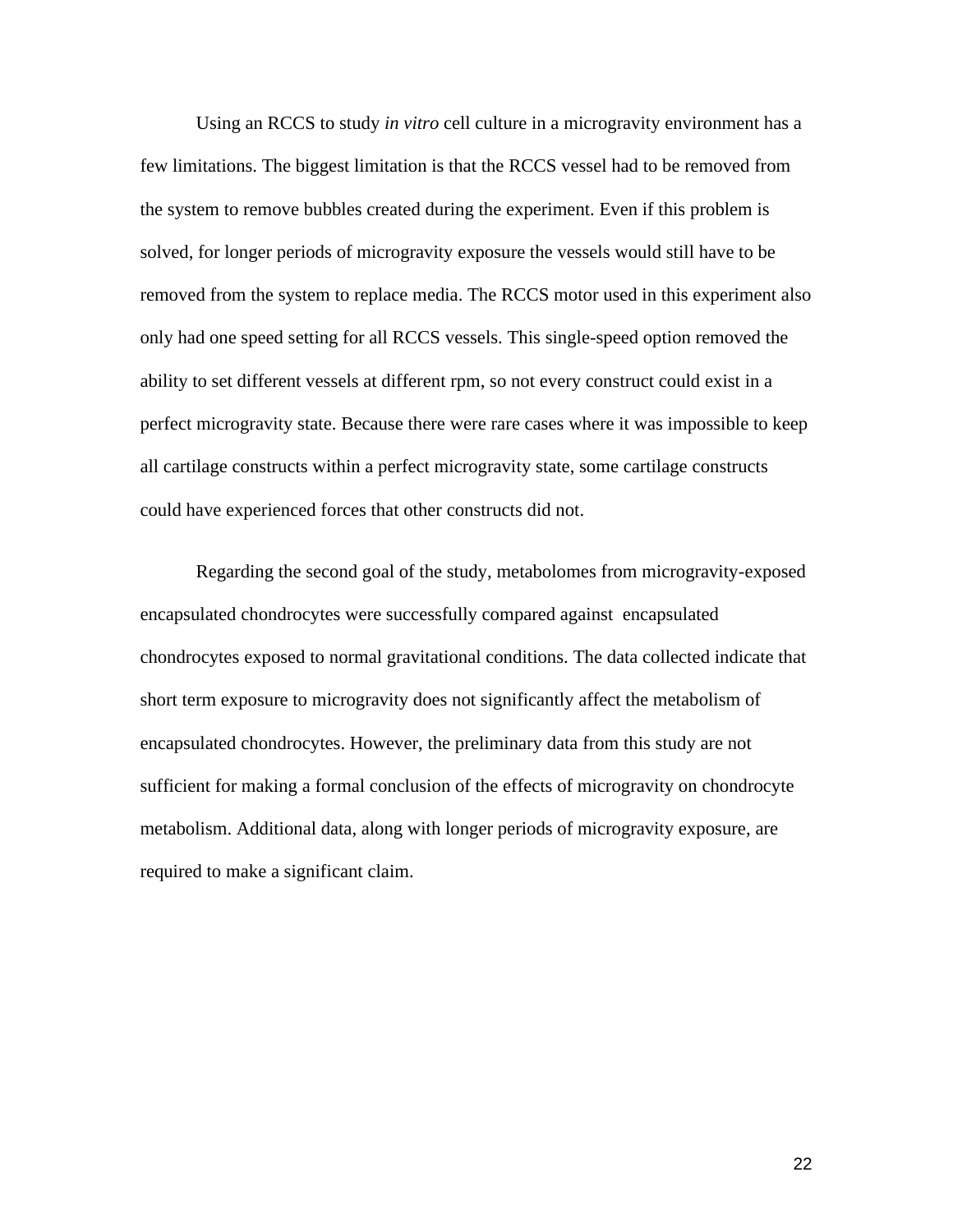# References

- 1. Van Ombergen, A., Demertzi, A., Tomilovskaya (2017). The effect of spaceflight and microgravity on the human brain. J Neurol 264:18–22 https://doi.org/10.1007/s00415-017-8427-x
- 2. Lang, T., Loon, J. J. V., Bloomfield, S., Vico, L., Chopard, A., Rittweger, J., … Cavanagh, P. R. (2017). Towards human exploration of space: the THESEUS review series on muscle and bone research priorities. *Npj Microgravity*, *3*(1). doi: 10.1038/s41526-017-0013-0
- 3. Fitzgerald, J. (2017). Cartilage breakdown in microgravity—a problem for longterm spaceflight? *Npj Regenerative Medicine*, *2*(1). doi: 10.1038/s41536-017- 0016-1
- 4. Fox, A. J. S., Bedi, A., & Rodeo, S. A. (2009). The Basic Science of Articular Cartilage: Structure, Composition, and Function. *Sports Health: A Multidisciplinary Approach*, *1*(6), 461–468. doi: 10.1177/1941738109350438Wilusz
- 5. R. E., Sanchez-Adams, J., & Guilak, F. (2014). The structure and function of the pericellular matrix of articular cartilage. *Matrix Biology*, *39*, 25–32. doi: 10.1016/j.matbio.2014.08.009
- 6. Souza, R. B., Baum, T., Wu, S., Feeley, B. T., Kadel, N., Li, X., … Majumdar, S. (2012). Effects of Unloading on Knee Articular Cartilage T1rho and T2 Magnetic Resonance Imaging Relaxation Times: A Case Series. *Journal of Orthopaedic & Sports Physical Therapy*, *42*(6), 511–520. doi: 10.2519/jospt.2012.3975
- 7. Musumeci, G. (2016). The Effect of Mechanical Loading on Articular Cartilage. *Journal of Functional Morphology and Kinesiology*, *1*(2), 154–161. doi: 10.3390/jfmk1020154
- 8. Nomura, M., Sakitani, N., Iwasawa, H., Kohara, Y., Takano, S., Wakimoto, Y., … Moriyama, H. (2017). Thinning of articular cartilage after joint unloading or immobilization. An experimental investigation of the pathogenesis in mice. *Osteoarthritis and Cartilage*, *25*(5), 727–736. doi: 10.1016/j.joca.2016.11.013
- 9. Felson, D. T. (2000). Osteoarthritis: New Insights. Part 1: The Disease and Its Risk Factors. *Annals of Internal Medicine*, *133*(8), 635. doi: 10.7326/0003-4819- 133-8-200010170-00016
- 10. Loeser, R. F., Goldring, S. R., Scanzello, C. R., & Goldring, M. B. (2012). Osteoarthritis: A disease of the joint as an organ. *Arthritis & Rheumatism*, *64*(6), 1697–1707. doi: 10.1002/art.34453
- 11. Pereira, D., Peleteiro, B., Araújo, J., Branco, J., Santos, R., & Ramos, E. (2011). The effect of osteoarthritis definition on prevalence and incidence estimates: a systematic review. *Osteoarthritis and Cartilage*, *19*(11), 1270–1285. doi: 10.1016/j.joca.2011.08.009
- 12. Jutila, A. A., Zignego, D. L., Schell, W. J., & June, R. K. (2014). Encapsulation of Chondrocytes in High-Stiffness Agarose Microenvironments for In Vitro Modeling of Osteoarthritis Mechanotransduction. *Annals of Biomedical Engineering*, *43*(5), 1132–1144. doi: 10.1007/s10439-014-1183-5